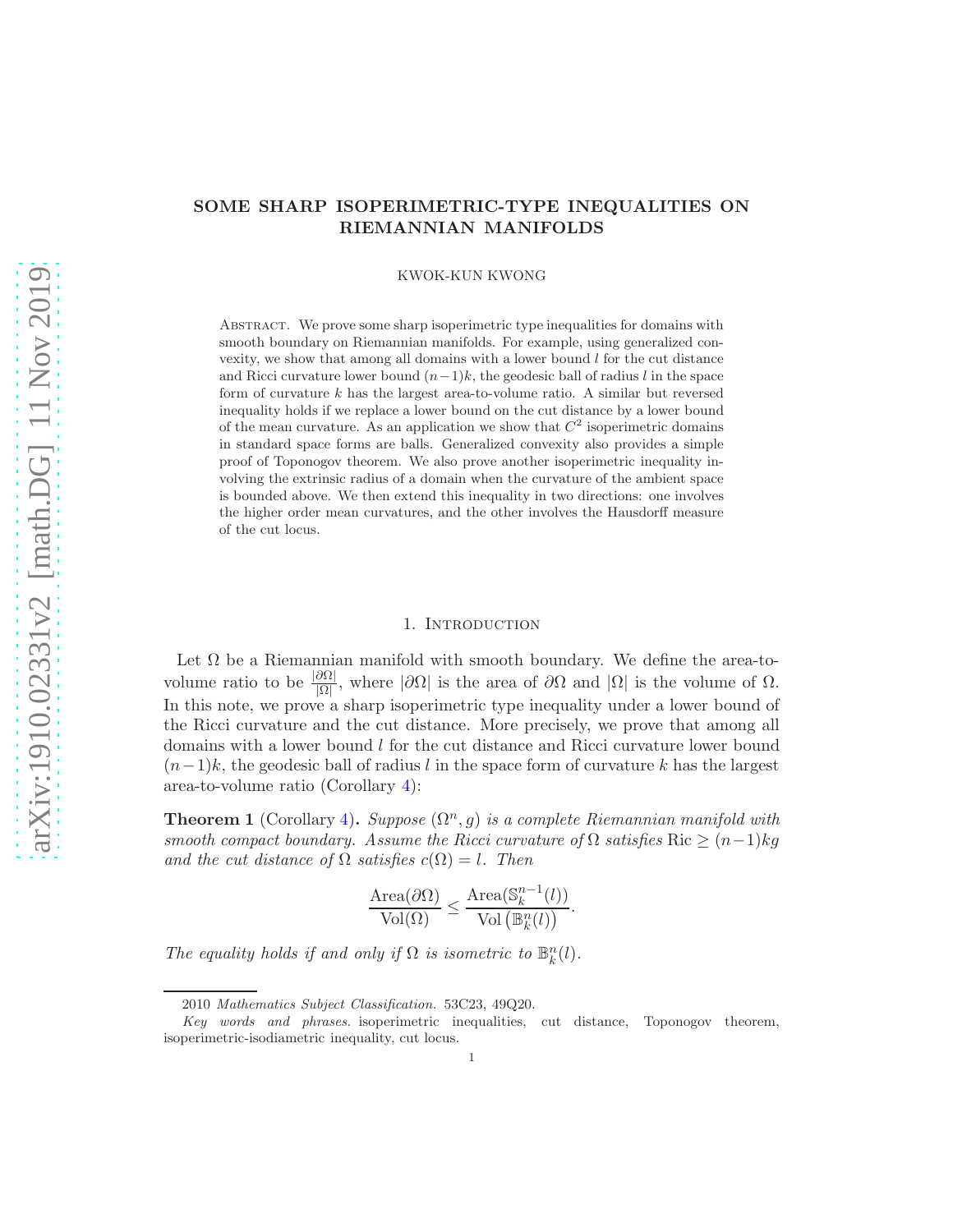Here,  $\mathbb{B}_k^n(l)$  and  $\mathbb{S}_k^{n-1}(l)$  denotes the geodesic ball and the geodesic sphere of radius l in the *n*-dimensional simply-connected space form  $M_k$  of curvature k, respectively. In this paper,  $n = \dim(\Omega)$  is assumed to be at least two.

The above result can be compared to the Levy-Gromov isoperimetric inequality [\[13\]](#page-24-0), which states that

**Theorem 2** (Levy-Gromov isoperimetric inequality). Suppose  $(M^n, g)$  is a closed manifold which has Ricci curvature Ric  $\geq (n-1)k$ ,  $k > 0$ . Assume  $\Omega$  is a domain in M which has a smooth boundary  $\partial\Omega$  and let B be a geodesic ball in  $M_k = \mathbb{S}^n(1/\sqrt{k}),$ the n-sphere of radius  $\frac{1}{\sqrt{2}}$  $\frac{1}{k}$  in  $\mathbb{R}^{n+1}$  (which has curvature k), such that  $\frac{\text{Vol}(\Omega)}{\text{Vol}(M)}$  =  $Vol(B)$  $\frac{\text{vol}(B)}{\text{Vol}(M_k)}$ . Then

<span id="page-1-0"></span>
$$
\frac{\text{Area}(\partial \Omega)}{\text{Vol}(M)} \ge \frac{\text{Area}(\partial B)}{\text{Vol}(M_k)}.\tag{1.1}
$$

There are two features of our result. One is that unlike the Levy-Gromov isoperimetric inequality, we allow the Ricci curvature lower bound to be arbitrary (not necessarily positive) and still get a sharp inequality. The second one, which seems more interesting, is that we provide a lower bound for the volume instead of an upper bound (of course the bound cannot depend only on the boundary area, but also on its cut distance). This is in contrast with the classical isoperimetric inequality, the Levy-Gromov isoperimetric inequality and the Bishop-Gromov volume comparison, all of which provide (roughly speaking) an upper bound of the volume of a domain either in terms of its boundary area, or in terms of the volume of its counterpart in the comparison model space. More precisely, note that [\(1.1\)](#page-1-0) can be written as  $\frac{\text{Area}(\partial \Omega)}{\text{Vol}(\Omega)} \geq \frac{\text{Area}(\partial B)}{\text{Vol}(B)}$  $\frac{\text{real}(DB)}{\text{Vol}(B)}$ . Comparing this with the Theorem [1,](#page-0-0) the inequality sign is "reversed". The proof of Theorem [1](#page-0-0) makes use of a generalized notion of convexity, called  $\mathcal{F}_k$ -convexity. Interestingly,  $\mathcal{F}_k$ -convexity leads to a simple proof of Toponogov theorem (Theorem  $6$ ). The Laplacian comparison theorem (Theorem  $7(1)$  $7(1)$  when  $\Omega = B(p,r)$ , Bonnet-Myers' theorem (Theorem [8\)](#page-11-1), Bishop-Gromov volume comparison theorem (Corollary [7\)](#page-13-0) and a comparison result of Li [\[23\]](#page-24-1) and Ge [\[12\]](#page-24-2) (Corollary [5\)](#page-12-0) also follow as corollaries of our main result.

We also prove a sharp Heintze-Karcher-Ros type inequality which is closely related to Theorem [1:](#page-0-0)

<span id="page-1-2"></span>**Theorem 3** (Theorem [12\)](#page-15-0). Let  $\Omega^n$  be a compact Riemannian manifold with  $C^2$ boundary and Ric  $\geq (n-1)kg$  on  $\Omega$ . If  $k \leq 0$ , assume the normalized mean curvature  $H_1 > \sqrt{-k}$  on  $\partial \Omega$ . Then

<span id="page-1-1"></span>
$$
\text{Vol}(\Omega) \le \int_{\partial \Omega} h_k(l_k(H_1)) dS. \tag{1.2}
$$

The equality holds if and only if  $\Omega$  is isometric to  $\mathbb{B}_k^n(l)$  for some l.

The functions  $l_k$  and  $h_k$  are explicit. Indeed  $l_k(\lambda)$  is the radius of the sphere in  $M_k$  which has principal curvature  $\lambda$  and  $h_k$  is the function which makes [\(1.2\)](#page-1-1) an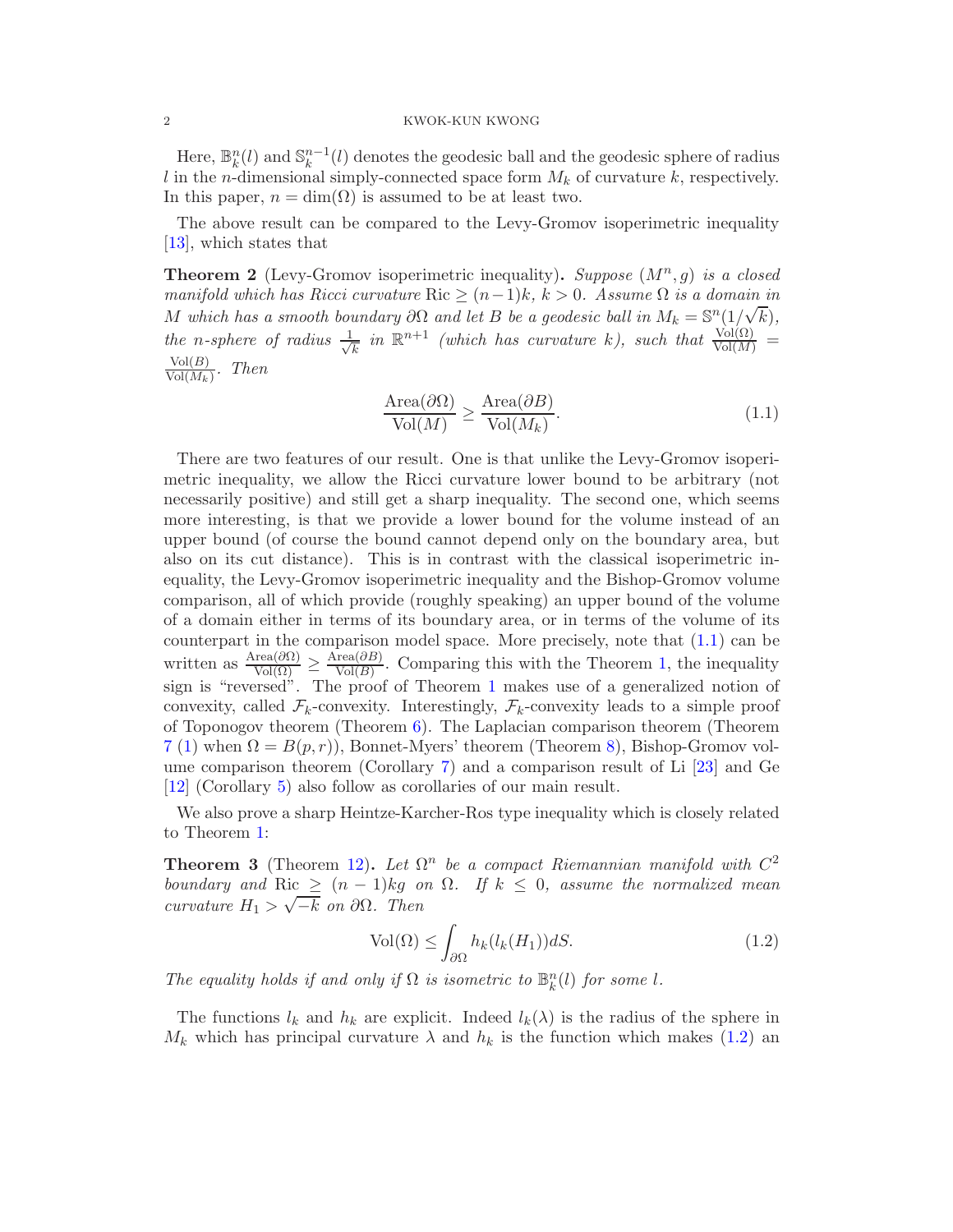equality when  $\Omega$  is a geodesic ball in  $M_k$ . In particular, this implies that among all compact domains  $\Omega$  with Ric  $\geq (n-1)k$  and with  $H_1 \geq \lambda_k(l)$  on the boundary,  $\mathbb{B}_{k}^{n}(l)$  is the unique maximizer of  $\frac{|\Omega|}{|\partial\Omega|}$  (Corollary [11\)](#page-17-0). Using Theorem [3,](#page-1-2) we give a proof that the  $C^2$  isoperimetric domains in  $M_k$  are geodesic balls (Theorem [13\)](#page-17-1).

Next, we prove an isoperimetric-isodiametric inequality. Let  $M$  be a complete Riemannian manifold (without boundary). For  $\Omega \subset M$ , the extrinsic radius is rad<sub>M</sub>( $\Omega$ ) := inf{ $r > 0$ :  $\Omega \subset B(x_0, r)$  for some  $x_0 \in M$ }, where  $B(x_0, r)$  is the geodesic ball centered at  $x_0$  with radius r in M. We can prove the following result.

<span id="page-2-0"></span>Theorem 4 (Theorem [14\)](#page-18-0). Let M be a complete Riemannian manifold (without boundary). Suppose  $(\Omega^n, g)$  is a domain in M with compact piecewise  $C^1$  boundary and with  $\text{rad}_M(\Omega) < \infty$ . Suppose the sectional curvature of M is bounded above by k. Let  $\text{rad}_M(\Omega) = L$ , which is assumed to be  $\leq \frac{\pi}{\sqrt{k}}$  if  $k > 0$ . Then

$$
\frac{\text{Area}(\partial \Omega)}{\text{Vol}(\Omega)} \ge \frac{\text{Area}(\mathbb{S}_k^{n-1}(L))}{\text{Vol}(\mathbb{B}_k^n(L))}.
$$

The equality holds if and only if  $\Omega$  is isometric to  $\mathbb{B}_k^n(L)$ .

As an application, we give a lower bound of the Cheeger's constant (Corollary [12\)](#page-20-0). Combining Theorem [1](#page-0-0) and Theorem [4,](#page-2-0) we also prove a version of Santalo-Yañez theorem [\[31\]](#page-24-3) for family of domains in the hyperbolic space and the Euclidean space, with assumptions on the cut distance instead of convexity of the boundary (Corollary [13\)](#page-20-1).

Not all domains are contained in a geodesic ball. If we replace the geodesic balls by metric balls in the above definition, we obtain an isoperimetric inequality on the area (n − 1 dimensional Hausdorff measure) of the cut locus instead.

<span id="page-2-1"></span>**Theorem 5** (Corollary [14\)](#page-23-0). Suppose M is an *n*-dimensional closed (compact without boundary) manifold and its curvature is bounded from above by k. Let  $x_0 \in M$ . If  $k > 0$ , we further assume that  $\text{rad}(x_0) < \frac{\pi}{\sqrt{k}}$ . Then

$$
\frac{\text{Vol}(M)}{2\mathcal{H}^{n-1}(\text{Cut}(x_0))} \le \frac{\text{Vol}(\mathbb{B}_k^n(L))}{\text{Area}(\mathbb{S}_k^{n-1}(L))}
$$

where  $L = rad(x_0)$ .

The rest of this paper is organized as follows. In Section [2,](#page-3-0) we prove Theorem [1.](#page-0-0) In order to prove Theorem [1,](#page-0-0) we introduced the concept of generalized convexity in Subsection [2.1.](#page-3-1) As an application, we give a simple proof of Toponogov theorem in Subsection [2.2.](#page-5-0) Theorem [1](#page-0-0) is then proved in Subsection [2.3.](#page-6-1) In some cases, we can replace the assumptions on the cut distance with assumptions on the curvature of the boundary and such results are presented in Subsection [2.4.](#page-14-0) In Section [3,](#page-15-1) we prove Theorem [3](#page-1-2) and we apply it to show that  $C^2$  isoperimetric domains in simply connected space forms are geodesic balls. In Subsections [4.1,](#page-18-1) [4.2,](#page-20-2) Theorem [4](#page-2-0) together with their generalizations to higher order mean curvatures are proved.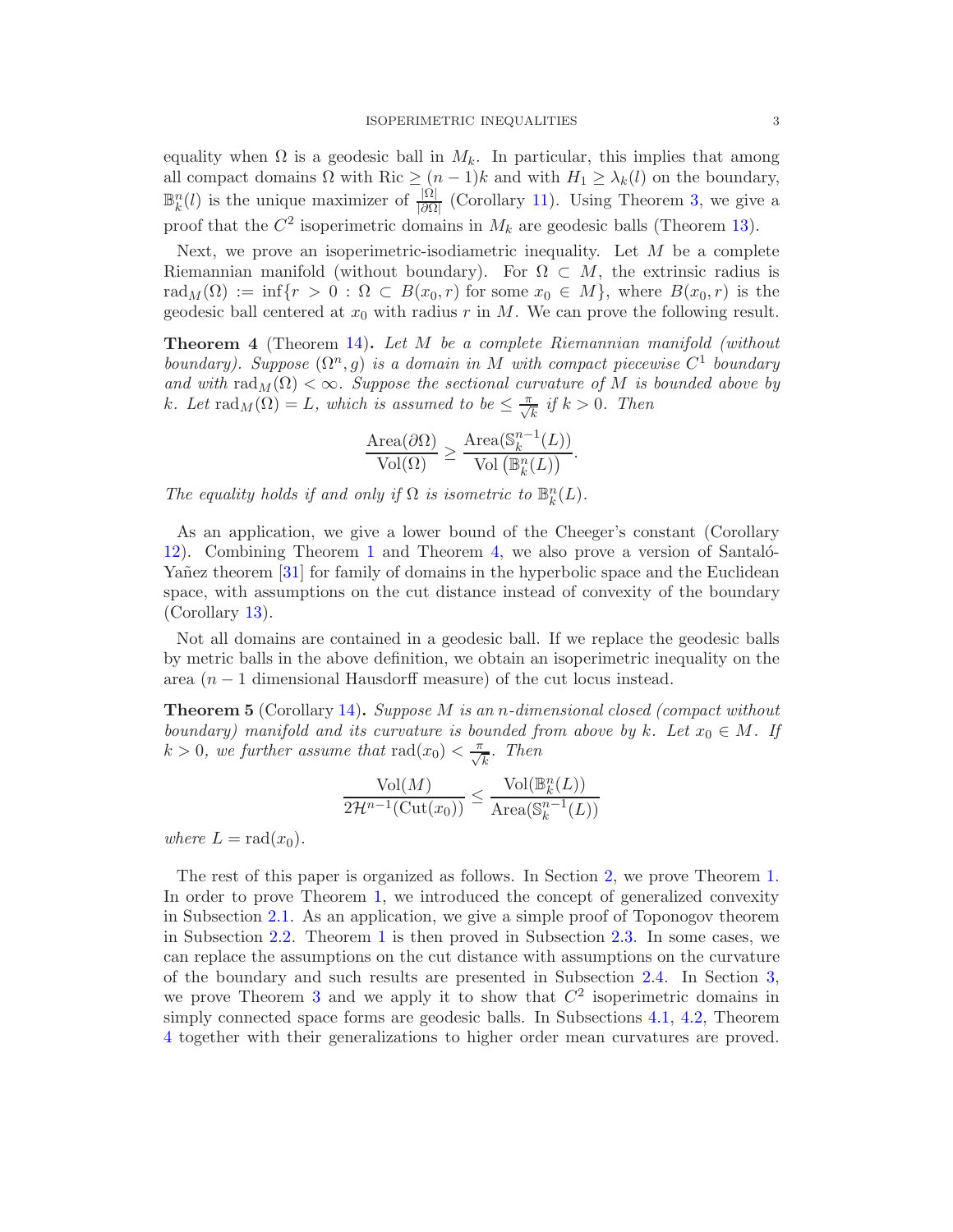In Subsection [4.3,](#page-22-0) Theorem [4](#page-2-0) is generalized to the case where the domain is not necessarily contained in a geodesic ball, and in particular Theorem [5](#page-2-1) is proved.

ACKNOWLEDGMENTS: Part of this research is inspired by a question of Pengzi Miao. We would like to thank him for encouragement. We would also like to thank Kostiantyn Drach, Hojoo Lee, Liren Lin, Mu-Tao Wang and Ye-Kai Wang for discussions. The research of the author is partially supported by Ministry of Science and Technology in Taiwan under grant MOST 106-2115-M-006-017-MY2.

## 2. Isoperimetric inequalities involving the cut distance

<span id="page-3-1"></span><span id="page-3-0"></span>2.1. Generalized convex functions. In order to prove our main results, we need some knowledge of the theory of generalized convex functions. We first fix the notation. Let  $k \in \mathbb{R}$  be fixed throughout this note. Let  $\lambda \in \mathbb{R}$  such that

<span id="page-3-2"></span>
$$
\lambda > \begin{cases} 0 & \text{if } k = 0 \\ -\infty & \text{if } k > 0 \\ \sqrt{-k} & \text{if } k < 0 \end{cases}
$$
 (2.1)

and let

<span id="page-3-3"></span>
$$
l = l_k(\lambda) = \begin{cases} \frac{1}{\lambda} & \text{if } k = 0\\ \frac{1}{\sqrt{k}} \cot^{-1} \left(\frac{\lambda}{\sqrt{k}}\right) & \text{if } k > 0\\ \frac{1}{\sqrt{-k}} \coth^{-1} \left(\frac{\lambda}{\sqrt{-k}}\right) & \text{if } k < 0. \end{cases}
$$
(2.2)

This is equivalent to

<span id="page-3-4"></span>
$$
\lambda = \lambda_k(l) = \begin{cases} \frac{1}{l} & \text{if } k = 0\\ \sqrt{k} \cot\left(\sqrt{k}l\right) & \text{if } k > 0\\ \sqrt{-k} \coth\left(\sqrt{-k}l\right) & \text{if } k < 0. \end{cases}
$$
(2.3)

We also define  $\sigma_{k,\lambda}(t)$  to be the solution of

$$
\sigma''(t) + k\sigma(t) = 0, \sigma(0) = 1, \sigma'(0) = -\lambda.
$$

More explicitly,

<span id="page-3-5"></span>
$$
\sigma_{k,\lambda}(t) = \begin{cases}\n1 - \lambda t & \text{if } k = 0 \\
\cos\left(\sqrt{kt}\right) - \frac{\lambda}{\sqrt{k}}\sin\left(\sqrt{kt}\right) & \text{if } k > 0 \\
\cosh\left(\sqrt{-kt}\right) - \frac{\lambda}{\sqrt{-k}}\sinh\left(\sqrt{-kt}\right) & \text{if } k < 0.\n\end{cases}
$$
\n(2.4)

The geometric meaning of l and  $\lambda$  are as follows. In the n-dimensional simplyconnected space form  $M_k$  with curvature k, the geodesic sphere with radius l,  $\mathbb{S}_{k}^{n-1}(l)$ , is umbilical with principal curvatures equal to  $\lambda$ .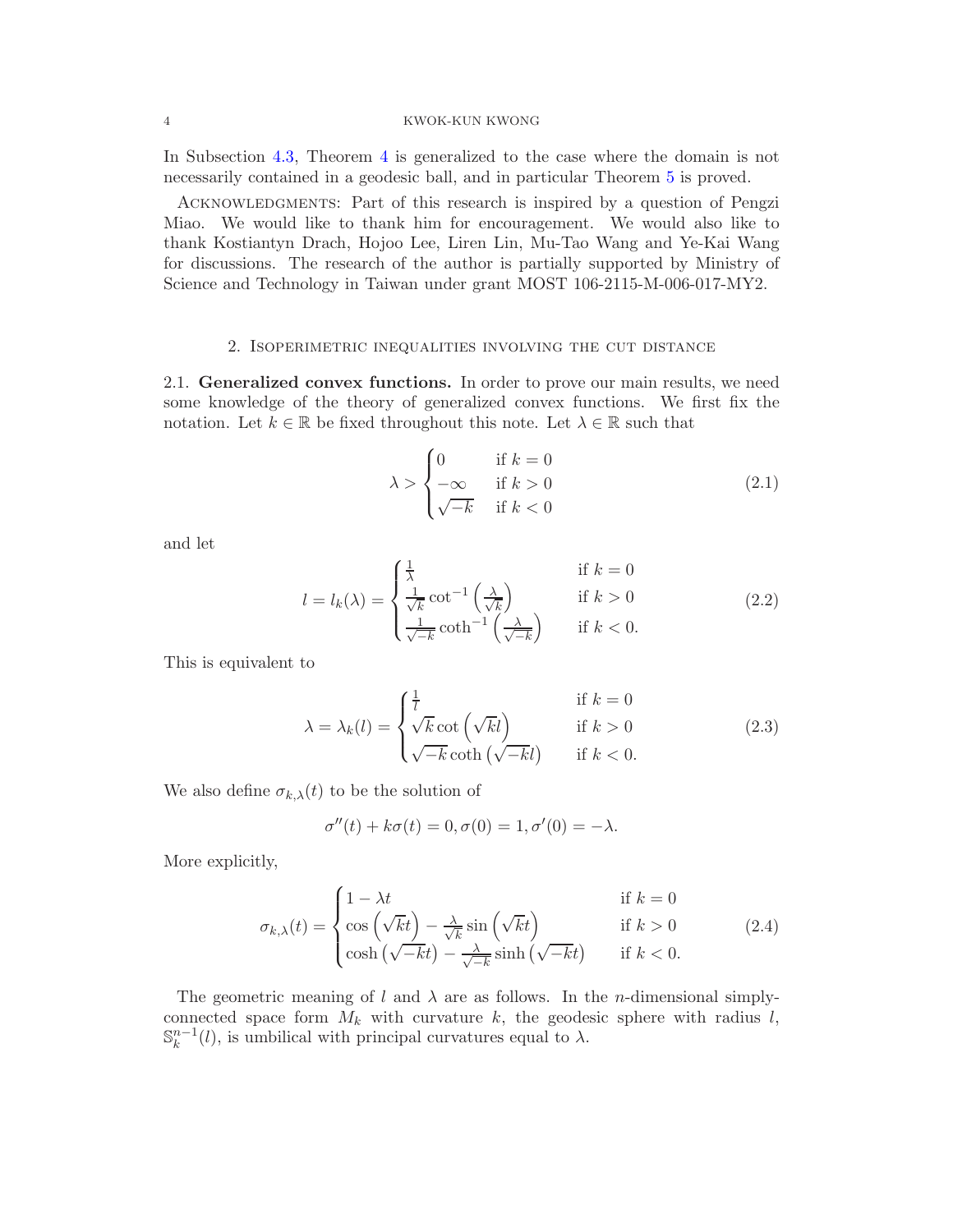**Proposition 1.** (1) Suppose  $\lambda$  and l be defined by [\(2.1\)](#page-3-2) and [\(2.2\)](#page-3-3) respectively. Assume  $f, \overline{f} : [0, l] \rightarrow \mathbb{R}$  satisfy

$$
\begin{cases}\n f'' \leq -kf \text{ on } [0, l], & f(0) = 1, \\
 \overline{f}'' = -k\overline{f} \text{ on } [0, l], & \overline{f}(0) = 1, \\
 f(0) = 1, & \overline{f}(l) = 0.\n\end{cases}
$$

Then  $f(t) \geq f(t)$  on  $[0, l]$ . (2) If  $k \leq 0$  and  $f : [0, \infty) \to \mathbb{R}$  satisfies  $itsfies$ <br> $f(0) = 1$ ,  $f'(t)$ 

$$
f'' \le -kf, \quad f(0) = 1, \quad f(t) > 0
$$
  
Then  $f(t) \ge \overline{f}(t)$ , where  $\overline{f}(t) = \begin{cases} 1 & \text{if } k = 0 \\ e^{-\sqrt{-k}t} & \text{if } k < 0. \end{cases}$ 

To prove Proposition 1, we introduce the concept of  $\mathcal F$ -convexity. Let  $\mathcal F_k$  be the space of all solutions to the second order differential equations

<span id="page-4-0"></span>
$$
h'' = -kh \quad \text{on } [0, l]. \tag{2.5}
$$

More explicity,  $\mathcal{F}_k = \text{span}\{c_k, s_k\}$  where

<span id="page-4-1"></span>
$$
c_k(t) = \begin{cases} 1 & \text{if } k = 0 \\ \cos\left(\sqrt{kt}\right) & \text{if } k > 0 \\ \cosh\left(\sqrt{-k}t\right) & \text{if } k < 0 \end{cases} \quad \text{and} \quad s_k(t) = \begin{cases} t & \text{if } k = 0 \\ \frac{1}{\sqrt{k}} \sin\left(\sqrt{kt}\right) & \text{if } k > 0 \\ \frac{1}{\sqrt{-k}} \sinh\left(\sqrt{-k}t\right) & \text{if } k < 0. \end{cases} \tag{2.6}
$$

For fixed k, a function f defined on  $[0, l]$  is said to be  $\mathcal{F}_k$ -convex if

- (1) for any  $0 \le x_1 < x_2 \le l$ , there is a unique solution h to  $(2.5)$  with  $h(x_i) =$  $f(x_i)$ , and
- (2)  $f < h$  on  $[x_1, x_2]$ .

A function f is said to be  $\mathcal{F}_k$ -concave if  $-f$  is  $\mathcal{F}_k$ -convex. By [\[28,](#page-24-4) Theorem 2] (cf. also [\[8,](#page-23-1) Lemma 1.1]), we have the following characterization of  $\mathcal{F}_k$ -concavity.

**Lemma 1.** Suppose  $f$  is  $C^2$  on  $[0, l]$  and  $\Big|$  $x_1, x_2 \in [0, l]$ . Then  $f'' \leq -kf$  if and only if  $f$  is  $\mathcal{F}_k$ -concave.  $s_k(x_1) \, c_k(x_1)$  $s_k(x_2)$   $c_k(x_2)$  $\begin{array}{c} \begin{array}{c} \begin{array}{c} \begin{array}{c} \end{array} \\ \end{array} \\ \begin{array}{c} \end{array} \end{array} \end{array}$  $\neq 0$  for any distinct

For later use, we generalize this lemma to  $\mathcal{F}_k$ -convex/concave functions in the support sense. In fact, we show that  $\mathcal{F}_k$ -convexity in the support sense can be reduced to convexity in the classical sense by suitably transforming the function. We expect that this reduction has other applications, since much more is known about convex functions than  $\mathcal{F}_k$ -convex functions. We say a function f is  $\mathcal{F}_k$ -convex in the support sense if f is continuous and  $f'' + kf \ge 0$  in the support sense. i.e. for any p and  $\varepsilon > 0$ , there exists a neighborhood U of p and a  $C^2$  function  $f_{\varepsilon}$  on U (called a support function) such that  $f_{\varepsilon}(p) = f(p)$ ,  $f_{\varepsilon} \ge f$  on U and  $f''_{\varepsilon}(p) + kf_{\varepsilon}(p) > -\varepsilon$ . (cf. [\[29,](#page-24-5) p. 279] and [\[4\]](#page-23-2) for more general definition).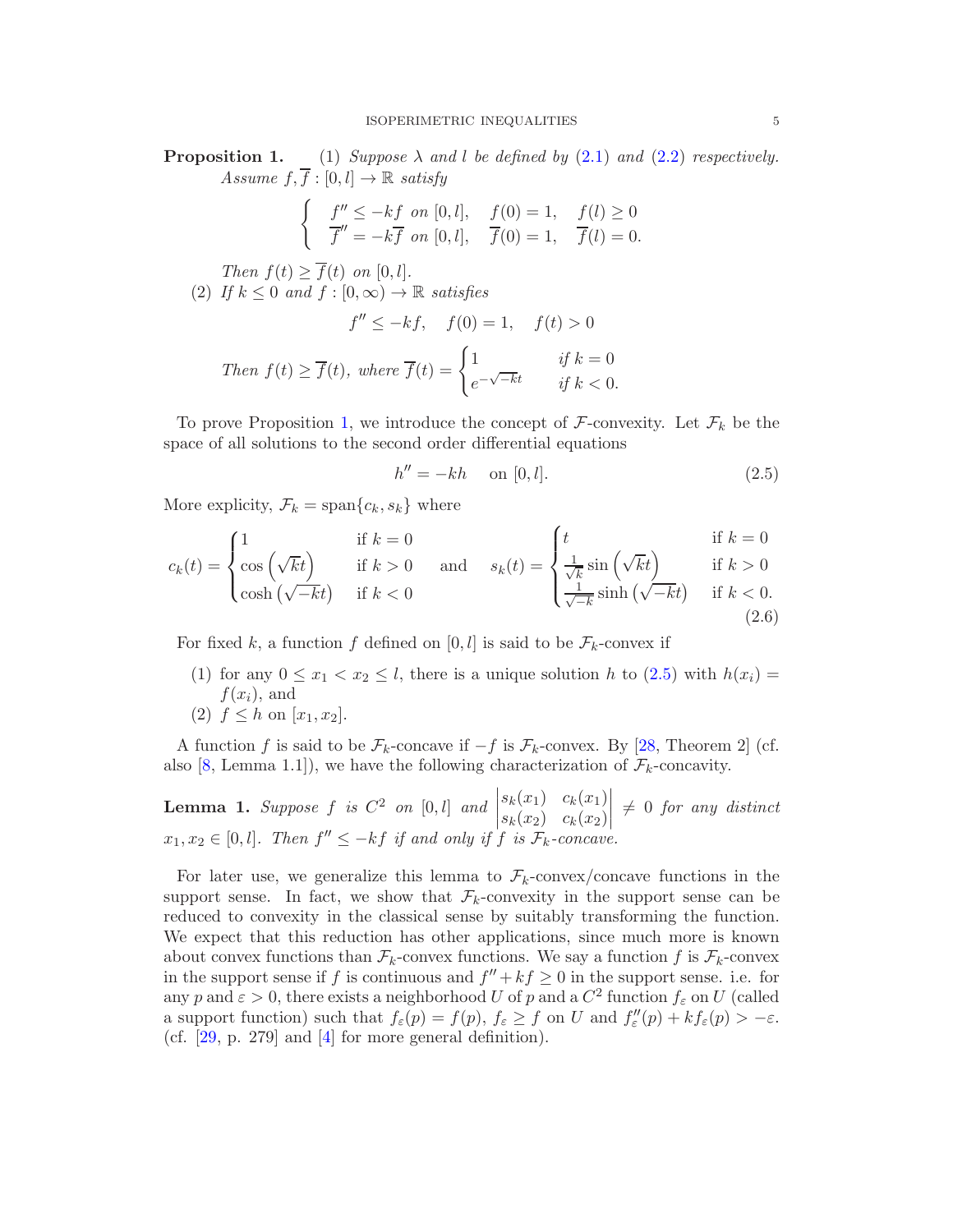<span id="page-5-4"></span>**Lemma 2.** Let  $\text{ct}_k(t) = \frac{c_k(t)}{s_k(t)}$  and I be an open subinterval in  $(0, l)$ , where  $l \leq \frac{\pi}{\sqrt{k}}$ if  $k > 0$ . Assume  $\phi$  is  $\mathcal{F}_k$ -convex on I in the support sense, then

<span id="page-5-3"></span><span id="page-5-1"></span>(1)  $\sqrt{k+y^2} \phi(\mathrm{ct}_k^{-1}(y))$  is a convex function on  $\mathrm{ct}_k(I)$  in the classical sense. (1)  $\sqrt{k} + g \varphi(c_k)$ <br>(2)  $\phi$  is  $\mathcal{F}_k$ -convex.

*Proof.* [\(1\)](#page-5-1) is proved for  $\mathcal{F}_k$ -convex functions in the classical sense in [\[8,](#page-23-1) Lemma 1.1]. For convenience we sketch it here. For  $(x_1, x_2) \subset I$ , let  $h = \alpha s_k + \beta c_k \in \mathcal{F}_k$ such that  $h(x_i) = \phi(x_i)$ . Then the condition  $h(x) \geq \phi(x)$  for  $x \in (x_1, x_2)$  is equivalent to  $\alpha + \beta ct_k(x) \ge \frac{\phi(x)}{s_k(x)}$  $\frac{\phi(x)}{s_k(x)}$ , which is equivalent to  $\alpha + \beta y \ge \frac{\phi}{s_k}$  $\frac{\phi}{s_k} \circ \mathrm{ct}_k^{-1}(y) =$  $\sqrt{k+y^2} \phi(\mathrm{ct}_k^{-1}(y)) =: \psi(y) \text{ for } y \in \mathrm{ct}_k((x_1, x_2)).$ 

Now, suppose  $\phi$  is  $\mathcal{F}_k$ -convex in the support sense, and let  $\phi_{\varepsilon}$  be the corresponding support function from below on a neighborhood of  $x_0$ . Direct computation shows that the second derivative of  $\sqrt{k + y^2} \phi_\varepsilon(\text{ct}_k^{-1}(y))$  is  $(k + y^2)^{-\frac{3}{2}} \left[ \phi''_\varepsilon(\text{ct}_k^{-1}(y)) + k \phi_\varepsilon(\text{ct}_k^{-1}(y)) \right]$ , which is greater than  $-(k + \text{ct}_k(x_0)^2)^{-\frac{3}{2}} \varepsilon$  at  $\text{ct}_k(x_0)$ . This shows that  $\psi$  is convex in the support sense, as the two other conditions are easy to check.

To see that  $\psi$  is convex, fix  $\varepsilon > 0$ , let  $h_{\varepsilon}(y) = \varepsilon y^2$  and  $\psi_{\varepsilon,y_0}$  be a support function on a neighborhood U of  $y_0$  with  $\psi''_{\varepsilon, y_0}(y_0) > -\varepsilon$ . Then  $\psi + h_{\varepsilon} \geq \psi_{\varepsilon, y_0} + h_{\varepsilon}$  and  $(\psi_{\varepsilon, y_0} + h_{\varepsilon})''(y_0) > \varepsilon > 0$ . Hence we can assume  $\psi_{\varepsilon, y_0} + h_{\varepsilon}$  is a convex function on U by shrinking U if necessary. As  $y_0$  is arbitrary, by Lemma [3,](#page-5-2)  $\psi + h_{\varepsilon}$  is a convex function. By taking  $\varepsilon \to 0$ ,  $\psi$  is also convex.

[\(2\)](#page-5-3) then follows by reversing the steps in paragraph 1.  $\Box$ 

<span id="page-5-2"></span>**Lemma 3.** Let f be a continuous function defined on an open interval I such that for each  $y_0$ , there exists a convex function g defined on a neighborhood U of  $y_0$  with  $g(y_0) = f(y_0)$  and  $g(y) \le f(y)$  on U. Then f is convex.

*Proof.* Let  $(y_1, y_2) \subset I$ , and by subtracting a linear function whose values agree with f at  $y_i$ , we can assume  $f(y_i) = 0$ . It remains to show that  $f \leq 0$  on  $(y_1, y_2)$ . If there is an interior maximum point  $p \in (y_1, y_2)$ , then f is supported below by a convex function g near p, which also attains a maximum at p. But convexity of g implies that g is locally constant near p, and thus f is constant near p. This shows that on  $(y_1, y_2)$ , f is either constant or there is no local maximum, and hence  $f \leq 0$ .

<span id="page-5-0"></span>2.2. A proof of the Toponogov theorem using  $\mathcal{F}_k$ -convexity. In this subsection, we illustrate how the proof of the Toponogov theorem can be simplified by using Lemma [2.](#page-5-4) The proof does not require consideration of different cases by the sign of the curvature or the types of triangles. This subsection is independent of later sections.

The following version of Toponogov's theorem is taken from [\[26\]](#page-24-6). Please refer to [\[26\]](#page-24-6) for other versions that can be deduced from [\(2\)](#page-6-2) and for further applications. Our aim is just to give a more unified proof. We denote the length of a geodesic segment by  $|\cdot|$ .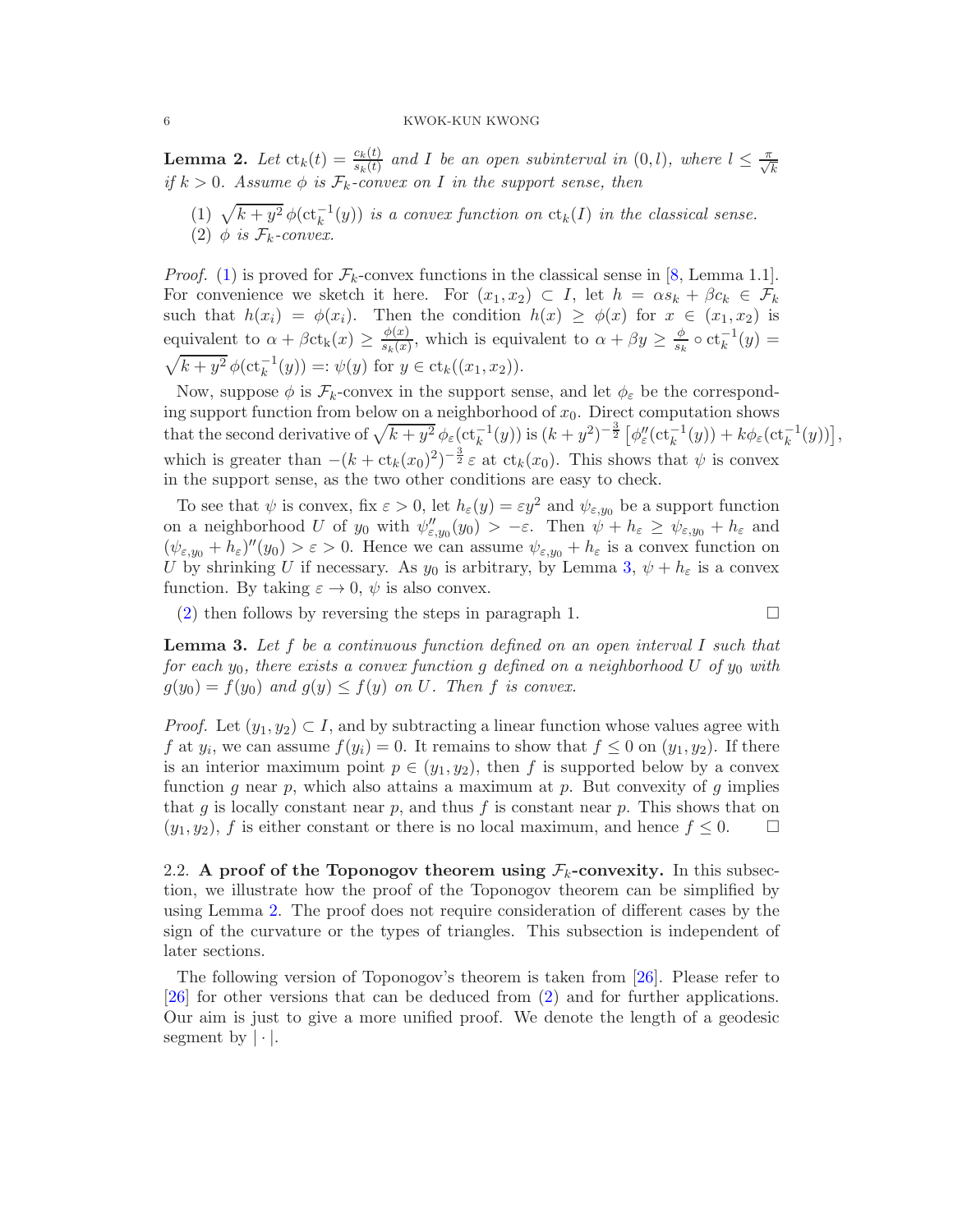<span id="page-6-0"></span>**Theorem 6.** Let  $(M, g)$  be a complete Riemannian manifold with sectional curvature bounded below by k.

- <span id="page-6-3"></span>(1) Let  $p_0, p_1, q$  be three distinct points in M,  $\gamma$  be a geodesic from  $p_0$  to  $p_1$  and  $\gamma_i$  be minimal geodesics from q to  $p_i$ ,  $i = 0, 1$ . Suppose  $|\gamma| \leq |\gamma_0| + |\gamma_1|$  and  $|\gamma| \leq \frac{\pi}{\sqrt{k}}$  in the case  $k > 0$ . Then there exists a corresponding comparison triangle  $\overline{p}_0, \overline{p}_1, \overline{q}$  in the two-dimensional  $M_k^2$  with corresponding geodesics  $\overline{\gamma}_0, \overline{\gamma}_1, \overline{\gamma}$  which are all minimal of lengths  $|\overline{\gamma}_i| = |\gamma_i|, |\overline{\gamma}| = |\gamma|.$
- <span id="page-6-2"></span>(2) We have the inequality  $d(q, \gamma(t)) \geq d(\overline{q}, \overline{\gamma}(t))$  for  $t \in [0, |\gamma|]$ .

*Proof.* Part [\(1\)](#page-6-3) is proved in [\[26,](#page-24-6) Theorem 2.2] so we prove [\(2\)](#page-6-2). Let  $l = |\gamma|$ . If  $k > 0$ , as shown in [\[26,](#page-24-6) Theorem 2.2 Step 2], by a limiting argument we can assume  $l < \frac{\pi}{\sqrt{k}}$ . Let  $\gamma(t) : [0, l] \to M$  be a unit-speed geodesic from  $p_0$  to  $p_1$  and  $\overline{\gamma}(t)$ :  $[0, l] \to M_k^2$  be a minimal geodesic from  $\overline{p}_0$  to  $\overline{p}_1$ . Let  $r = d(q, \cdot)$ , and  $\overline{r} = d(\overline{q}, \cdot)$  be the corresponding function in  $M_k^2$ .

Define  $\rho_k(\tau) := \int_0^{\tau} s_k(t) dt$ . In the following, all the differential inequalities are in the support sense. By Hessian comparison theorem ([\[29,](#page-24-5) p. 342]),  $\nabla^2(\rho_k \circ r) \leq$  $c_k(r)g$ . This implies  $f(t) := (\rho_k \circ r)(\gamma(t))$  satisfies  $f''(t) \leq c_k(r(\gamma(t)))$  and  $f(t) :=$  $(\rho_k \circ \overline{r})(\overline{\gamma}(t))$  satisfies  $\overline{f}''(t) = c_k(\overline{r}(\overline{\gamma}(t)))$ . Integrating the identity  $s_k'' + ks_k = 0$ gives  $c_k(r) + k \rho_k(r) = 1$ , which implies  $f''(t) + kf(t) \leq 1$  and  $\overline{f}''(t) + k \overline{f}(t) = 1$ . This shows that function  $\phi(t) := f(t) - f(t)$  satisfies  $\phi'' - k\phi \leq 0$ . We also have the boundary conditions  $\phi(0) = \phi(l)$ . By Lemma [2,](#page-5-4)  $\phi$  is  $\mathcal{F}_k$ -concave. Since 0 is the unique function in  $\mathcal{F}_k$  with the same boundary values, we have  $\phi \geq 0$ . We conclude that  $r(\gamma(t)) > \overline{r}(\overline{\gamma}(t))$ . that  $r(\gamma(t)) \geq \overline{r}(\overline{\gamma}(t)).$ 

<span id="page-6-1"></span>2.3. An isoperimetric inequality involving the cut distance. Suppose  $(\Omega^n, g)$ is a Riemannian manifold with smooth boundary. We will assume that  $\Omega$  is orientable. Let  $p \in \Sigma = \partial\Omega$  and  $N(p)$  be the inward unit normal of  $\Sigma$ . We define the cut function  $c(p) := \sup\{t : d(\exp_p(tN(p)), \Sigma) = t\}$  and  $c(\Omega) := \inf_{p \in \partial \Omega}$  $c(p)$ . We say a Riemannian manifold with boundary is complete if it is complete as a metric space.

Sometimes to simplify notations, we let  $|\cdot|$  to denote the k-dimensional volume for any k, so e.g.  $|\Omega|$  to denote Vol $(\Omega)$  and  $|\partial\Omega|$  denotes Area $(\partial\Omega)$ , which is the  $(n-1)$ -dimensional volume of  $\partial\Omega$ .

The following function is essential in stating our results. Let

<span id="page-6-4"></span>
$$
h_k(t) = \frac{|\mathbb{B}_k^n(t)|}{|\mathbb{S}_k^{n-1}(t)|}.
$$
\n(2.7)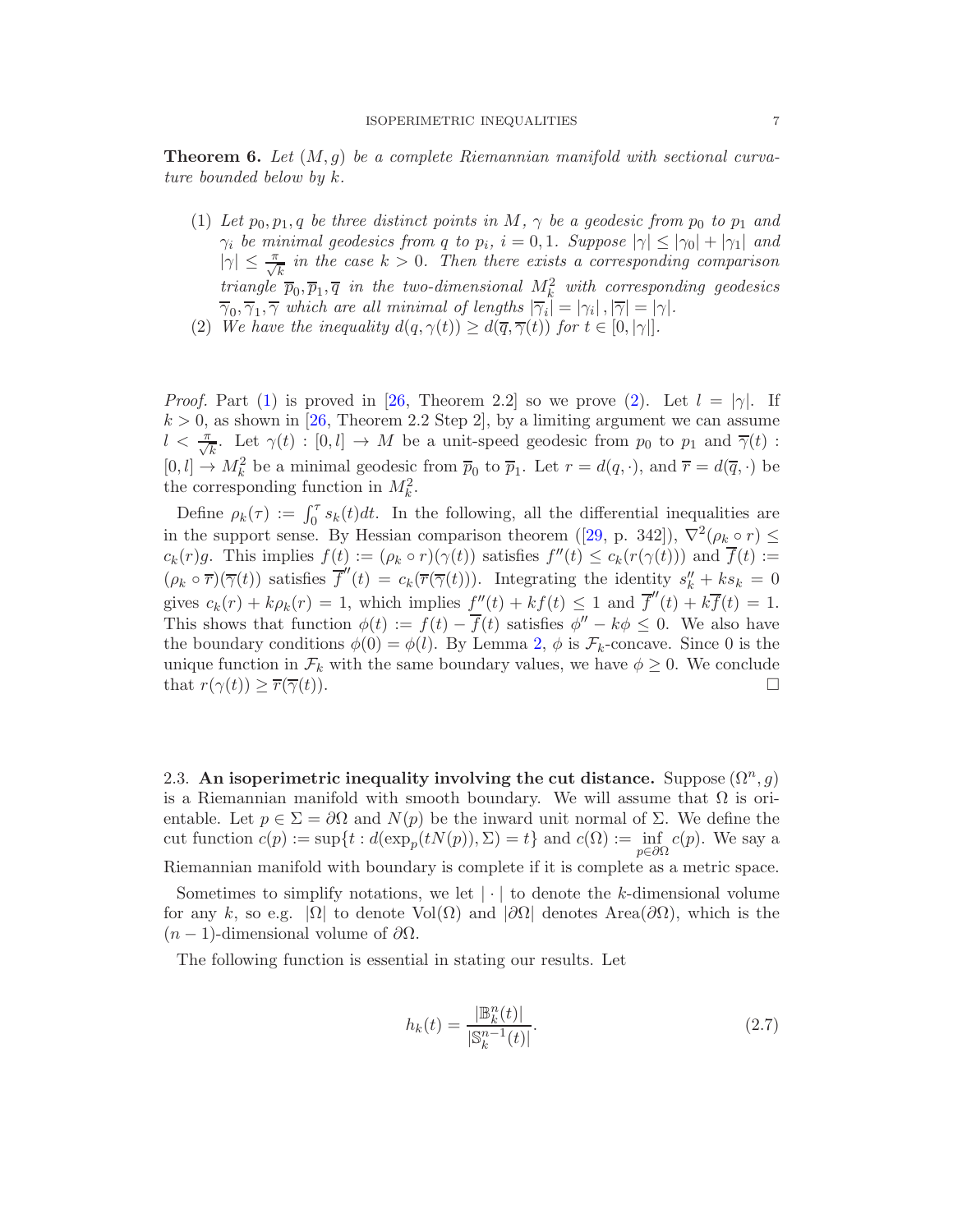Explictly,

$$
h_k(t) = \begin{cases} t/n & \text{if } k = 0\\ \frac{\displaystyle\int_0^t \sin^{n-1}(\sqrt{k}r) dr}{\sin^{n-1}(\sqrt{k}t)} & \text{if } k > 0\\ \frac{\displaystyle\int_0^t \sinh^{n-1}(\sqrt{-k}r) dr}{\sinh^{n-1}(\sqrt{-k}t)} & \text{if } k < 0. \end{cases} \tag{2.8}
$$

We first begin with some simple properties of  $h_k$ .

<span id="page-7-4"></span>**Lemma 4.** For  $k \leq 0$ ,  $\lim_{t \to \infty} \frac{1}{h_k(t)} = (n-1)\sqrt{-k}$ .

<span id="page-7-3"></span>**Lemma 5.** The function 
$$
h_k(t) = \frac{|\mathbb{B}_k^n(t)|}{|\mathbb{S}_k^{n-1}(t)|}
$$
 is increasing on  $(0, l)$ , where  $l = \begin{cases} \infty & \text{if } k \leq 0 \\ \frac{\pi}{\sqrt{k}} & \text{if } k > 0. \end{cases}$ 

*Proof.* From  $(2.8)$ ,  $1/h_k(t)$  is of the form

<span id="page-7-0"></span>
$$
\frac{\int_0^t (s_k^{n-1})'(r) dr}{\int_0^t s_k^{n-1}(r) dr}
$$

where  $s_k(r)$  is given by [\(2.6\)](#page-4-1). By Lemma [6](#page-7-1) below, since it is readily checked that  $(s_k^{n-1})'(r)$  $s_k^{n-1} {t(r) \choose s_k^{n-1}(r)} = (n-1) \frac{s'_k(r)}{s_k(r)}$  $\frac{s_k(r)}{s_k(r)}$  is decreasing, so is  $1/h_k$ .

<span id="page-7-1"></span>**Lemma 6** ([\[9\]](#page-23-3) Lemma 1.4.10). If f, g are two continuous functions such that  $f(t)/g(t)$ is decreasing for  $t > 0$  and g is positive, then  $\int_0^t f(s)ds$  $\int_0^t g(s)ds$ is decreasing for  $t > 0$ .

<span id="page-7-2"></span>**Lemma 7.** Let  $g(t)$  be a smooth function such that  $g(0) = 0$ ,  $g(t) > 0$  and  $1/g(t)$ is strictly convex for  $t > 0$ . Let  $h(t) := \frac{\int_0^t g(r) dr}{g(t)}$  $\frac{g(t)dx}{g(t)}$  and  $u(t) = \log(g(t))$ . Assume also that lim  $t\downarrow0$  $u'(t)g(t)$  $\frac{u'(t)g(t)}{u'(t)^2 - u''(t)} = 0.$ 

(1) If  $2(u'')^2 - u'u''' > 0$ , then  $h(t)$  is a strictly convex function. (2) If  $2(u'')^2 - u'u''' < 0$ , then  $h(t)$  is a strictly concave function.

*Proof.* Since  $h(t) = e^{-u(t)} \int_0^t e^{u(r)} dr$ , we compute  $h'(t) = -u'(t)e^{-u(t)} \int_0^t e^{u(r)} dr + 1$ and

$$
h''(t) = -u''(t)e^{-u(t)} \int_0^t e^{u(r)} dr + u'(t)^2 e^{-u(t)} \int_0^t e^{u(r)} dr - u'(t)
$$
  
=  $(u'(t)^2 - u''(t)) e^{-u(t)} \int_0^t e^{u(r)} dr - u'(t).$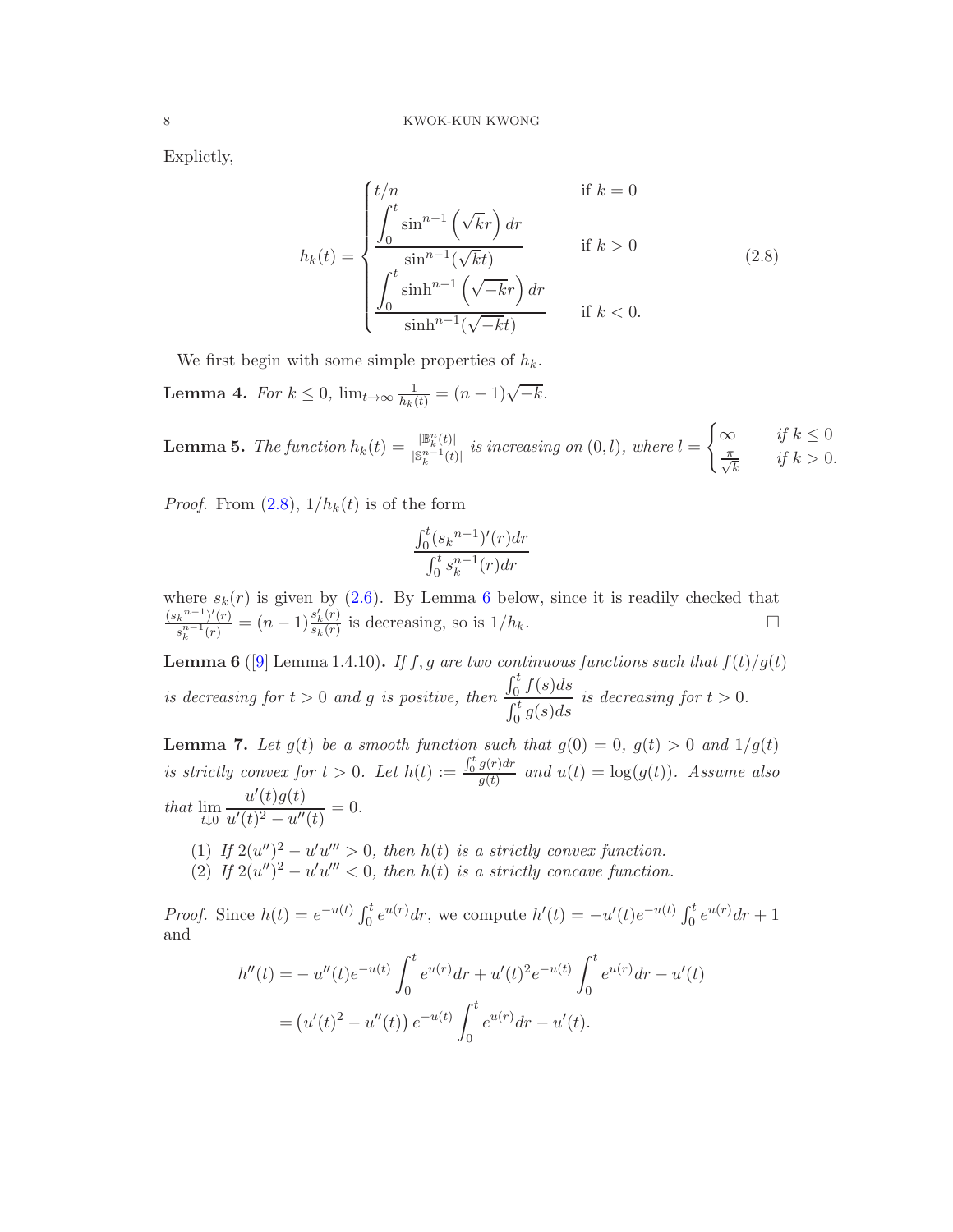Note that  $(1/g)'' = (e^{-u})'' = e^{-u} (u'^2 - u'') > 0$ , so the condition  $h''(t) > 0$  is equivalent to

$$
\int_0^t e^{u(r)} dr > \frac{u'(t)e^{u(t)}}{u'(t)^2 - u''(t)}.
$$

At  $t = 0$ , both sides of the above is 0 (by continuous extension). Thus by taking the derivative again, the above can be implied by

$$
0 < e^{u(t)} - \left(\frac{u'(t)e^{u(t)}}{u'(t)^2 - u''(t)}\right)' = e^u \left[\frac{2(u'')^2 - u'u'''}{(u'^2 - u'')^2}\right],
$$

which is true by our assumption in case 1. The concave case is of course similar.  $\Box$ 

#### **Lemma 8.** (1) If  $k > 0$ , then  $h_k(t)$  is strictly convex on  $\left(0, \frac{\pi}{\sqrt{k}}\right)$ .

- $(2)$  h<sub>0</sub> is linear.
- (3) If  $k < 0$ , then  $h_k(t)$  is strictly concave.

*Proof.* The function  $h_0$  is obviously linear. It is easy to see that  $\frac{1}{s_k(t)^{n-1}}$  is convex for all k and that if  $k > 0$ , then  $u(t) = m \log(s_k(t))$  satisfies  $2u''^2 - u'u''' =$  $2k^2m^2 \csc^2(\sqrt{kt}) > 0$  on  $(0, \frac{\pi}{\sqrt{k}})$  and so  $h_k(t)$  is convex by Lemma [7.](#page-7-2) Similarly if  $k < 0$ , then  $2u''^2 - u'u''' = -2k^2m^2 \text{csch}^2(\sqrt{-k}t) < 0$  and so  $h_k$  is concave.

We can now state our first main result.

<span id="page-8-0"></span>**Theorem 7.** Suppose  $(\Omega^n, g)$  is a complete Riemannian manifold with smooth boundary. Assume the Ricci curvature of  $\Omega$  satisfies Ric  $\geq (n-1)kg$ . Then

<span id="page-8-1"></span>(1) The mean curvature of  $\partial\Omega$  satisfies  $H(p) \leq (n-1)\lambda_k(c(p))$  (see [\(2.3\)](#page-3-4)) and

<span id="page-8-2"></span>
$$
\text{Vol}(\Omega) \ge \int_{\partial \Omega} h_k(c(p))dS. \tag{2.9}
$$

- (2) Suppose the equality in [\(2.9\)](#page-8-2) holds and  $Vol(\Omega) < \infty$ . Then outside the cut locus of  $\partial\Omega$ ,  $\Omega$  is isometric to  $\{(p,t) : p \in \Sigma, 0 \le t < c(p)\}\$  with metric  $g(p,t) = dt^2 + (\overline{f}_{c(p)}(t))^2 g|_{\Sigma}(p)$ , where  $\overline{f}_{c(p)}(t) = \sigma_{k,\lambda_p}(t)$  with  $\lambda_p = \lambda_k(c(p))$ .
- (3) Suppose  $\Omega$  is compact. Then the equality holds if and only if  $\Omega$  is isometric to  $\mathbb{B}_{k}^{n}(l)$  for some l.

Before proving Theorem [7,](#page-8-0) we give some simple corollaries. Recall the Chebyshev's inequality: if h is a non-negative non-decreasing function on a measure space  $(X, \mu)$ , then  $\mu({x : f(x) \ge t}) \le \frac{1}{h(t)}$  $\frac{1}{h(t)} \int_X h \circ f d\mu$ . Combining Lemma [5,](#page-7-3) Theorem [7,](#page-8-0) Lemma [4](#page-7-4) and the Chebyshevs inequality, we have the following corollaries.

Corollary 1. Suppose Ric  $\geq (n-1)kg$  on  $\Omega$ , then  $h_k(t)\mathcal{H}^{n-1}(\lbrace p \in \partial \Omega : c(p) \geq$  $(t\}) \leq \text{Vol}(\Omega)$ . In particular,  $\{p \in \partial\Omega : c(p) \leq t_0\} \neq \emptyset$ , where  $h_k(t_0) = \frac{\text{Vol}(\Omega)}{\text{Area}(\partial\Omega)}$ .

Corollary 2. Suppose Ric  $\geq 0$  on  $\Omega$  and  $Vol(\Omega) < \infty$ , then  $\mathcal{H}^{n-1}(\{p \in \partial \Omega : c(p) =$  $\infty$ }) = 0.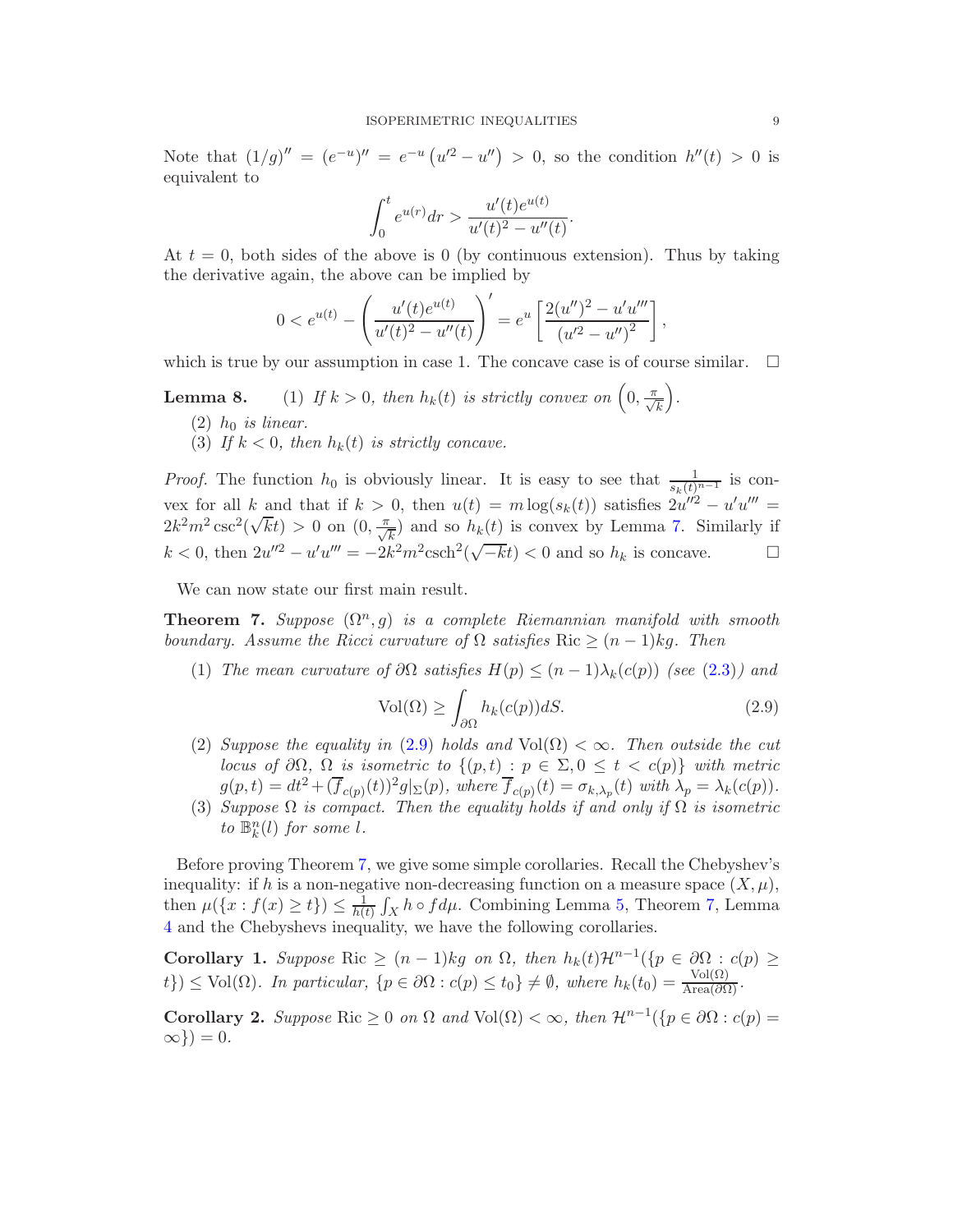Corollary 3. Suppose Ric  $\geq (n-1)kg$  on  $\Omega$  for some  $k < 0$ , then  $\mathcal{H}^{n-1}(\lbrace p \in \partial \Omega :$  $c(p) = \infty$ })  $\leq \sqrt{-k}(n-1)\text{Vol}(\Omega)$ .

<span id="page-9-1"></span>**Lemma 9.** Let  $k > 0$ . With the assumption in Theorem [7,](#page-8-0) we have  $c(p) < \frac{\pi}{\sqrt{k}}$  for all  $p \in \partial \Omega$ .

*Proof.* We may assume  $k = 1$ . As in Bonnet-Myers' theorem, it is easy to see that  $c(p) \leq \pi$ . Suppose  $c(p) = \pi$ . Let  $\Sigma_t$  be the parallel hypersurfaces  $\{\exp_q(tN(q)) : q \in$ U} where U is a small neighborhood of p in  $\partial\Omega$  and N is the inward unit normal. By the first variation formula, the mean curvatures  $H_{\Sigma_t}(\exp_p(tN(p))) \to H(p)$  as  $t \to 0^+$ . On the other hand, by [\[12,](#page-24-2) Eqn. 1.8],  $H_{\Sigma_t}(\exp_p(tN(p))) \leq (n-1)\cot(\pi$  $t) \rightarrow -\infty$ , a contradiction.

We now prove Theorem [7.](#page-8-0)

*Proof of Theorem [7.](#page-8-0)* (1) Let  $m = n - 1$ ,  $p \in \partial\Omega$  and  $N(p)$  be the inward unit normal of  $\partial\Omega$ . Define  $F(p,t)$  by  $dV(\exp_p(tN(p))) = F(p,t)dt \wedge dS$ , where  $dS$  be the induced area form on  $\Sigma$ . The second variation formula then reads  $([24, \text{ Equation } 1.5])$  $([24, \text{ Equation } 1.5])$  $([24, \text{ Equation } 1.5])$ 

$$
\frac{\partial^2}{\partial t^2}F(p,t) = -\text{Ric}(\partial_t, \partial_t)F(p,t) + \left(H(p,t)^2 - |A(p,t)|^2\right)F(p,t),
$$

where  $H(p, t)$  and  $A(p, t)$  denotes the mean curvature and the second fundamental form (w.r.t. outward normal) of the hypersurface  $\Sigma_t = \psi_t(\Sigma)$ at the point  $\psi_t(p)$ , and  $\psi_t(p) = \exp_p(tN(p))$ . We use the convention that  $A = -\nabla N$  on  $\Sigma$  and  $H = \text{tr}(A)$ .

Let us write  $F_p(t) := F(p, t)$ , regarded as a family of functions in t. Using the Cauchy-Schwarz inequality and the first variation formula

<span id="page-9-2"></span>
$$
F_p' = \frac{\partial F}{\partial t} = -H(p, t)F_p,\tag{2.10}
$$

<span id="page-9-0"></span>we have

$$
F_p'' \leq \frac{m-1}{m} H(p, t)^2 F_p - \text{Ric}(\partial_t, \partial_t) F_p
$$
  
= 
$$
\frac{m-1}{m} \frac{F_p'}{F_p} - \text{Ric}(\partial_t, \partial_t) F_p
$$
  

$$
\leq \frac{m-1}{m} \frac{F_p'}{F_p} - mkF_p.
$$
 (2.11)

For convenience, we let  $f_p(t) = F_p(t)^{\frac{1}{m}}$ . Then from [\(2.11\)](#page-9-0), we have

$$
f_p'' \leq -k f_p.
$$

Taking also the boundary conditions  $F_p(0) = 1$  and  $F_p(c(p)) \geq 0$  into considerations (as there cannot be any focal point along  $t \mapsto \exp_p(tN(p))$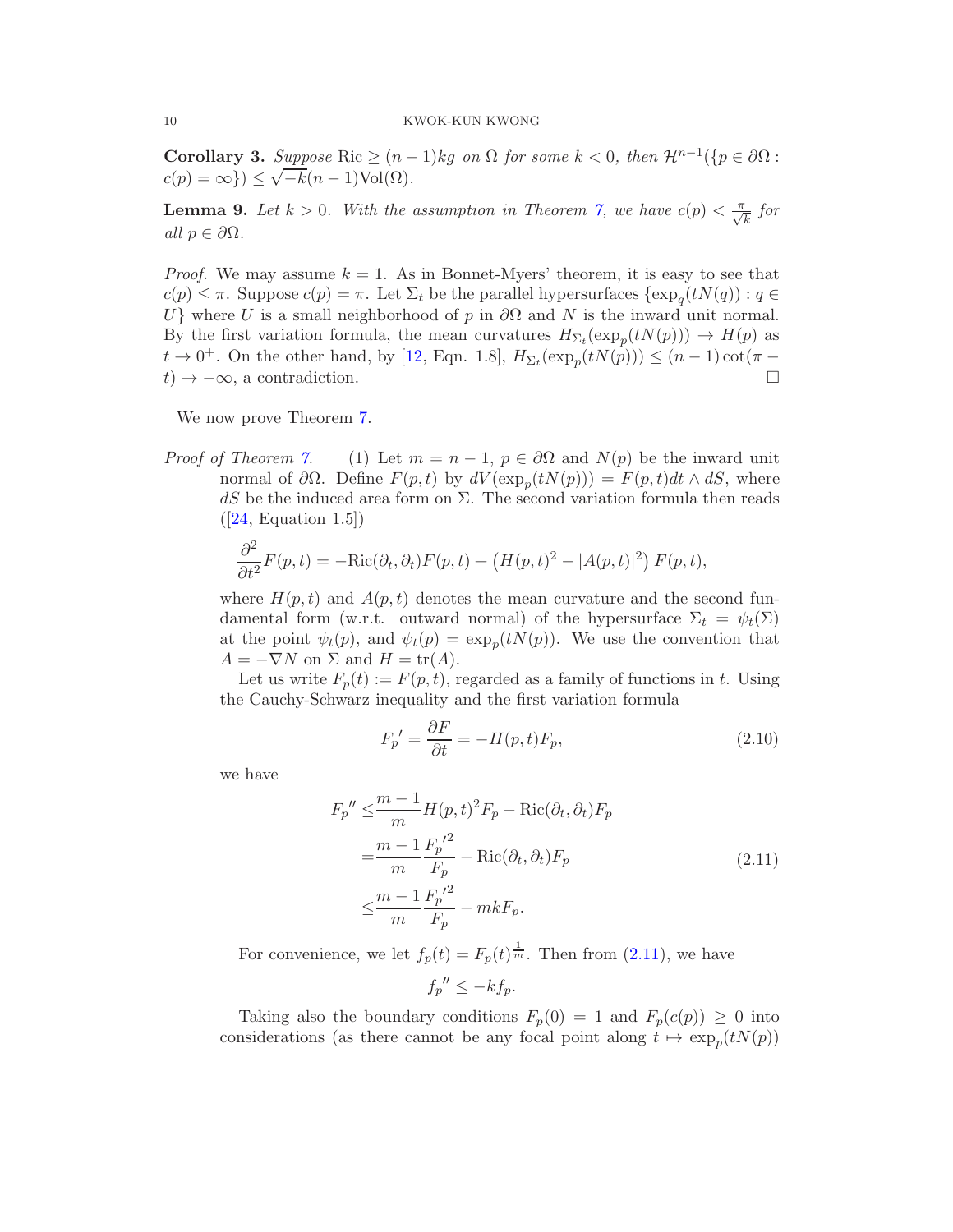before  $c(p)$ , we have

$$
\begin{cases} f_p'' \le -kf_p \\ f_p(0) = 1 \\ f_p(c(p)) \ge 0. \end{cases}
$$

For any p, let  $\overline{f}_{c(p)}(t)$  be the solution of the ODE (if  $k > 0$ ,  $c(p) < \frac{\pi}{\sqrt{k}}$  by Lemma [9\)](#page-9-1)

$$
\begin{cases} \overline{f}_{c(p)}'' = -k\overline{f}_{c(p)}\\ \overline{f}_{c(p)}(0) = 1, \\ \overline{f}_{c(p)}(c(p)) = 0. \end{cases}
$$

More explicitly, if we define  $\lambda_p = \lambda_k(c(p))$ , then  $f_{c(p)}$  is given by  $f_{c(p)}(t) =$  $\sigma_{k,\lambda_p}(t)$  (see [\(2.4\)](#page-3-5)). (If  $c(p) = \infty$ , we take the limit  $\lambda_p = \lim_{l \to \infty} \lambda(l)$  and  $f_{c(p)}$ is still well-defined.) By Proposition 1, we have  $f_p(t) \ge f_{c(p)}(t)$  on  $[0, c(p)]$ . So  $(2.10)$  gives  $H(p) \leq m \lambda_k(c(p)).$ 

To complete the proof, note that

<span id="page-10-1"></span>
$$
Vol(\Omega) = \int_{\partial \Omega} \int_0^{c(p)} f_p(t)^m dt dS(p)
$$
  
\n
$$
\geq \int_{\partial \Omega} \int_0^{c(p)} \overline{f}_{c(p)}(t)^m dt dS(p)
$$
  
\n
$$
= \int_{\partial \Omega} h_k(c(p)) dS.
$$
\n(2.12)

<span id="page-10-0"></span>The last line follows because the volume of  $\mathbb{B}_k^n(r)$  is exactly given by

$$
|\mathbb{B}_k^n(r)| = \int_{\mathbb{S}_k^m(r)} \int_0^r \overline{f}_r(t)^m dt \, dS = |\mathbb{S}_k^m(r)| \int_0^r \overline{f}_r(t)^m dt \tag{2.13}
$$

and so  $h_k(r) = \int^r$  $\int_{0}^{\pi} \overline{f}_{r}(t)^{m} dt.$ 

(2) Suppose the equality holds and Vol( $\Omega$ ) <  $\infty$ . Then  $F(p,t) = (\overline{f}_{c(p)}(t))^m$ and  $\Sigma_t$  is umbilical by [\(2.11\)](#page-9-0). The umbilicity implies that  $\nabla^2 t|_{\Sigma_t} = \frac{\overline{f}_t'}{\overline{f}_t'}$  $C_{c(p)}(t)$ 

 $\frac{\int_{c(p)}(v)}{\int_{c(p)}(t)}g|_{\Sigma_t(p)}.$ Let  $h := g|_{\Sigma_t}$ , regarded as a family of metrics on  $\Sigma$  and  $x^i$  be a local

coordinates on 
$$
\Sigma
$$
. Then

$$
\frac{d}{dt}h_{ij} = h(\nabla_i \partial_t, \partial_j) + h(\partial_i, \nabla_j \partial_t) = 2\nabla^2 t(\partial_i, \partial_j) = 2\frac{\overline{f}_{c(p)}'(t)}{\overline{f}_{c(p)}(t)}h_{ij}.
$$

From this it is easy to see that  $h = (\overline{f}_{c(p)}(t))^2 g|_{\Sigma}$  and so  $g(p, t) = dt^2 +$  $(\overline{f}_{c(p)}(t))^2 g|_{\Sigma}(p).$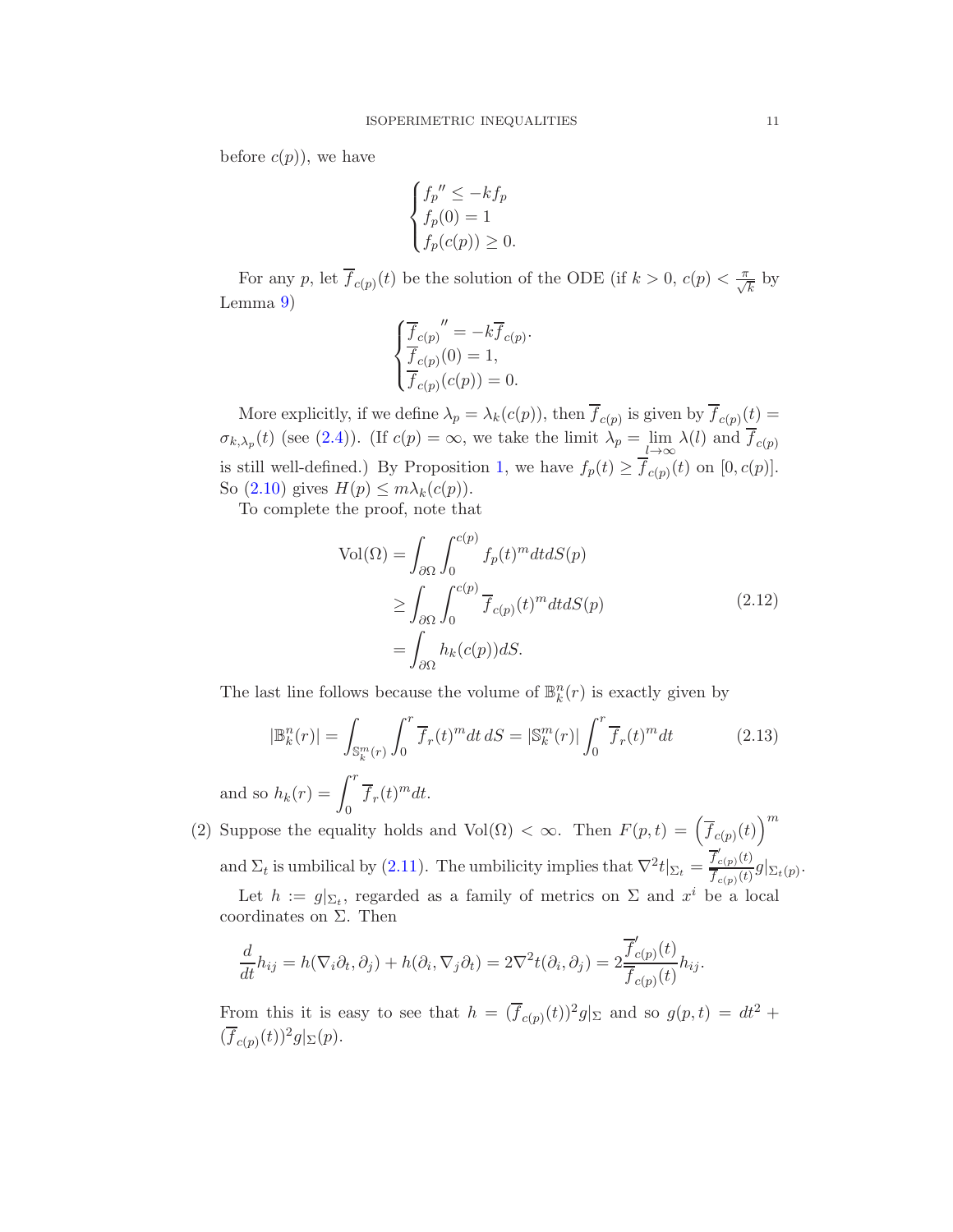(3) If  $\Omega$  is compact and the equality holds, then as before  $\partial\Omega$  is umbilical and [\(2.10\)](#page-9-2) gives  $c(p) = l_k(H_1(p))$  for all  $p \in \partial\Omega$ , where  $H_1 = \frac{H}{m}$ . The equality then becomes  $\int_{\partial\Omega} h_k(l_k(H_1))dS = \text{Vol}(\Omega)$ , which is the equality case of Theorem [12.](#page-15-0) Therefore  $\Omega$  is isometric to  $\mathbb{B}_{k}^{n}(l)$  for some l.

 $\Box$ 

Interestingly, the above argument also leads to a proof of the Bonnet-Myers' theorem.

<span id="page-11-1"></span>**Theorem 8.** If  $M^n$  is a compact Riemannian manifold with Ric  $\geq (n-1)kg$  (k > 0), then diam(M)  $\leq \frac{\pi}{\sqrt{k}}$ .

*Proof.* Without loss of generality assume  $k = 1$ . With the notation in the proof of Theorem [7,](#page-8-0) the argument there actually shows that for any  $l < \pi$ , if  $c(p) \geq l$ , then  $f_p(t) \ge f_l(t)$  on [0, l]. By [\(2.10\)](#page-9-2) and [\(2.4\)](#page-3-5), this implies  $H(p) \le (n-1) \cot l$ .

Now, if there exists  $p_0 \in M$  such that max  $d(p_0, \cdot) > \pi$ . Take a small geodesic ball  $B(p_0, \varepsilon)$  such that there exists  $p \in \partial\Omega$  with  $c(p) \geq \pi$ , where  $\Omega := M \setminus B(p_0, \varepsilon)$ . From the above, the mean curvature of  $\partial B(p_0, \varepsilon)$  at p is infinite, a contradiction. the above, the mean curvature of  $\partial B(p_0, \varepsilon)$  at p is infinite, a contradiction.

<span id="page-11-0"></span>**Corollary 4.** Suppose  $(\Omega^n, g)$  is a complete Riemannian manifold with smooth compact boundary. Assume the Ricci curvature of  $\Omega$  satisfies Ric  $\geq (n-1)kg$ .

- (1) If  $k \geq 0$  and the average of the cut function  $\int_{\partial \Omega} c(p) dS \geq l$ , then  $Area(\partial\Omega)$  $\overline{{\rm Vol}(\Omega)}$   $\leq$ Area $(\mathbb{S}_k^{n-1}(l))$  $\frac{\text{Var}(\mathcal{L}_k - \langle \cdot \rangle)}{\text{Vol}\left(\mathbb{B}_k^n(l)\right)}$ .
- <span id="page-11-2"></span>(2) If  $k < 0$  and  $c(\Omega) \geq l$ , then

$$
\frac{\text{Area}(\partial \Omega)}{\text{Vol}(\Omega)} \le \frac{\text{Area}(\mathbb{S}_k^{n-1}(l))}{\text{Vol}(\mathbb{B}_k^n(l))}.
$$

In both cases, the equality holds if and only if  $\Omega$  is isometric to  $\mathbb{B}_k^n(l)$ .

*Proof of Corollary [4.](#page-11-0)* The inequality in case [2](#page-11-2) follows from Theorem [7](#page-8-0) and Lemma [5.](#page-7-3) Then function  $h_0(t)$  is linear and by Lemma 8,  $h_k$  is strictly convex when  $k > 0$ . So when  $k \geq 0$ , by Theorem [7](#page-8-0) and Jensen inequality,

$$
\text{Vol}(\Omega) \ge \int_{\partial\Omega} h_k(c(p))dS \ge |\partial\Omega| h_k \left( \oint_{\partial\Omega} c(p) dS \right)
$$

where  $f_{\partial\Omega} = \frac{1}{|\partial\Omega|}$  $\frac{1}{|\partial\Omega|}\int_{\partial\Omega}$ . In other words,

$$
\frac{\text{Area}(\partial \Omega)}{\text{Vol}(\Omega)} \le \frac{\text{Area}(\mathbb{S}_k^{n-1}(l))}{\text{Vol}(\mathbb{B}_k^n(l))}.
$$

Suppose the equality holds. Then in both cases, we deduce from  $(2.12)$  that  $c(p) = l$  for all  $p \in \partial\Omega$  and  $f = \overline{f}_l$ . Therefore  $F(t) = (\overline{f}_l(t))^{n-1}$  and so from  $(2.10)$ ,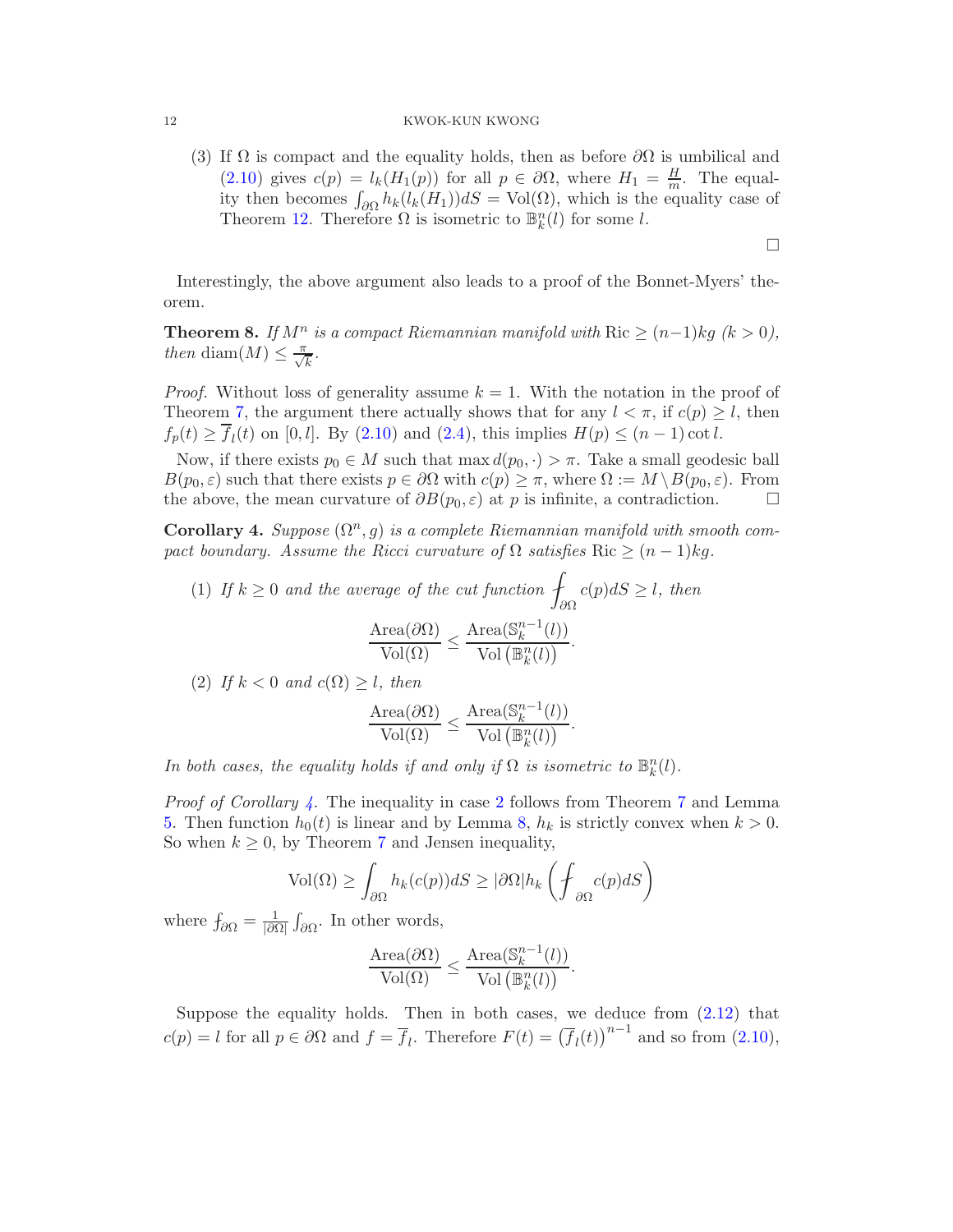the mean curvature of  $\partial\Omega$  is exactly the mean curvature of  $\mathbb{S}_k^{n-1}(l)$  in  $\mathbb{B}_k^n(l)$ , which is equal to  $(n-1)\lambda$ . Moreover, clearly there exists  $q \in \Omega$  such that  $d(q, \partial \Omega) = l$ . It then follows from [\[18,](#page-24-8) Theorem A (2)] that  $\Omega$  is isometric to  $\mathbb{B}_k^n(l)$  (note that l is exactly  $C_1(k, -\lambda)$  in [\[18\]](#page-24-8)).

We give an alternative proof of the following comparison and rigidity result of Li [\[23\]](#page-24-1) and Ge [\[12\]](#page-24-2).

<span id="page-12-0"></span>Corollary 5. Suppose  $(\Omega^n, g)$  is a complete Riemannian manifold with smooth boundary. Suppose the Ricci curvature of  $\Omega$  satisfies Ric  $\geq (n-1)$ kg and the mean curvature of  $\partial\Omega$  satisfies  $H \geq (n-1)\lambda$ , where we assume  $\lambda > \sqrt{-k}$  when  $k \leq 0$ . Then  $\sup_{x\in\Omega} d(x,\partial\Omega) \leq l_k(\lambda)$ . If  $\partial\Omega$  is compact, then the equality holds if and only if  $\Omega$  is isometric to  $\mathbb{B}_k^n(l_k(\lambda))$ .

*Proof.* Suppose  $d(x, \partial \Omega) > l_k(\lambda)$  for some  $x \in \Omega$ , then  $c(p) > l_k(\lambda)$  for some  $p \in \partial \Omega$ . By Theorem [7](#page-8-0) [\(1\)](#page-8-1),  $H(p) \leq (n-1)\lambda_k(c(p)) < (n-1)\lambda_k(l_k(\lambda)) = (n-1)\lambda$ , which is a contradiction.

Assume  $\partial\Omega$  is compact and the equality holds. Then  $\Omega$  is compact as  $\sup_{x\in\Omega}d(x,\partial\Omega)<$  $\infty$ . Thus there exists  $x_0 \in \Omega$  with  $d(x_0, \partial \Omega) = l_k(\lambda)$ . By [\[18,](#page-24-8) Theorem A (2)],  $\Omega$  is isometric to  $\mathbb{R}^n_l(l_l(\lambda))$ isometric to  $\mathbb{B}_k^n$  $(l_k(\lambda)).$ 

Let us single out a weaker version of the  $k = 0$  case of Corollary [4](#page-11-0) here, as  $h_0$  can be easily written down.

<span id="page-12-1"></span>**Corollary 6.** Suppose  $(\Omega^n, g)$  has non-negative Ricci curvature, then

 $c(\Omega)|\partial\Omega| \leq n|\Omega|$ .

The equality holds if and only if  $\Omega$  is a Euclidean ball.

- **Remark 1.** (1) By inspecting the proof of Theorem [7,](#page-8-0) we can actually generalize the estimate to  $\text{Vol}(\Omega_{\rho}) \geq \int_{\partial \Omega} j_k(c(p), \rho) dS(p)$ , where  $j_k(r, \rho) =$  $\frac{1}{s_k(r)^m} \int_{\max\{r-\rho,0\}}^r s_k(t)^m dt$  and  $\Omega_\rho = \{x \in \Omega : d(x,\partial\Omega) \leq \rho\}.$ 
	- (2) A special case of Corollary [6,](#page-12-1) where  $\Omega$  is a metric ball, is proved in [\[27\]](#page-24-9) (Theorem 1.1). It is easy to see that Corollary [6](#page-12-1) is not true if  $\Omega$  does not have non-negative Ricci curvature. For example, let  $\Omega$  be the revolution surface obtained by rotating the graph of  $e^{x-L}$  on [0, L] about the x-axis. Then independent of L,  $|\partial\Omega|\geq 2\pi$ ,  $c(\Omega)\to\infty$  as  $L\to\infty$  but the area of  $\Omega$  is bounded from above by a constant independent of L. Clearly,  $\Omega$  is negatively curved and does not satisfy the assumptions of Corollary [6.](#page-12-1)

As an illustration of Corollary [4,](#page-11-0) if  $\Omega_r$  is a family of smooth domains such that either  $c(\Omega_r) = r$  when  $k < 0$ , or  $f_{\partial \Omega_r} c(p) = r$  when  $k \ge 0$ . Then

<span id="page-12-2"></span>
$$
\frac{|\Omega_r|}{|\partial \Omega_r|} \ge \frac{|\mathbb{B}_k^n(r)|}{|\mathbb{S}_k^{n-1}(r)|}.\tag{2.14}
$$

In particular, if  $k_1 \geq k_2 = k$ ,  $\Omega_r = \mathbb{B}_{k_1}^n(r)$  and  $r <$  diam $(M_{k_1})$ , then

$$
h_{k_1}(r) \geq h_{k_2}(r).
$$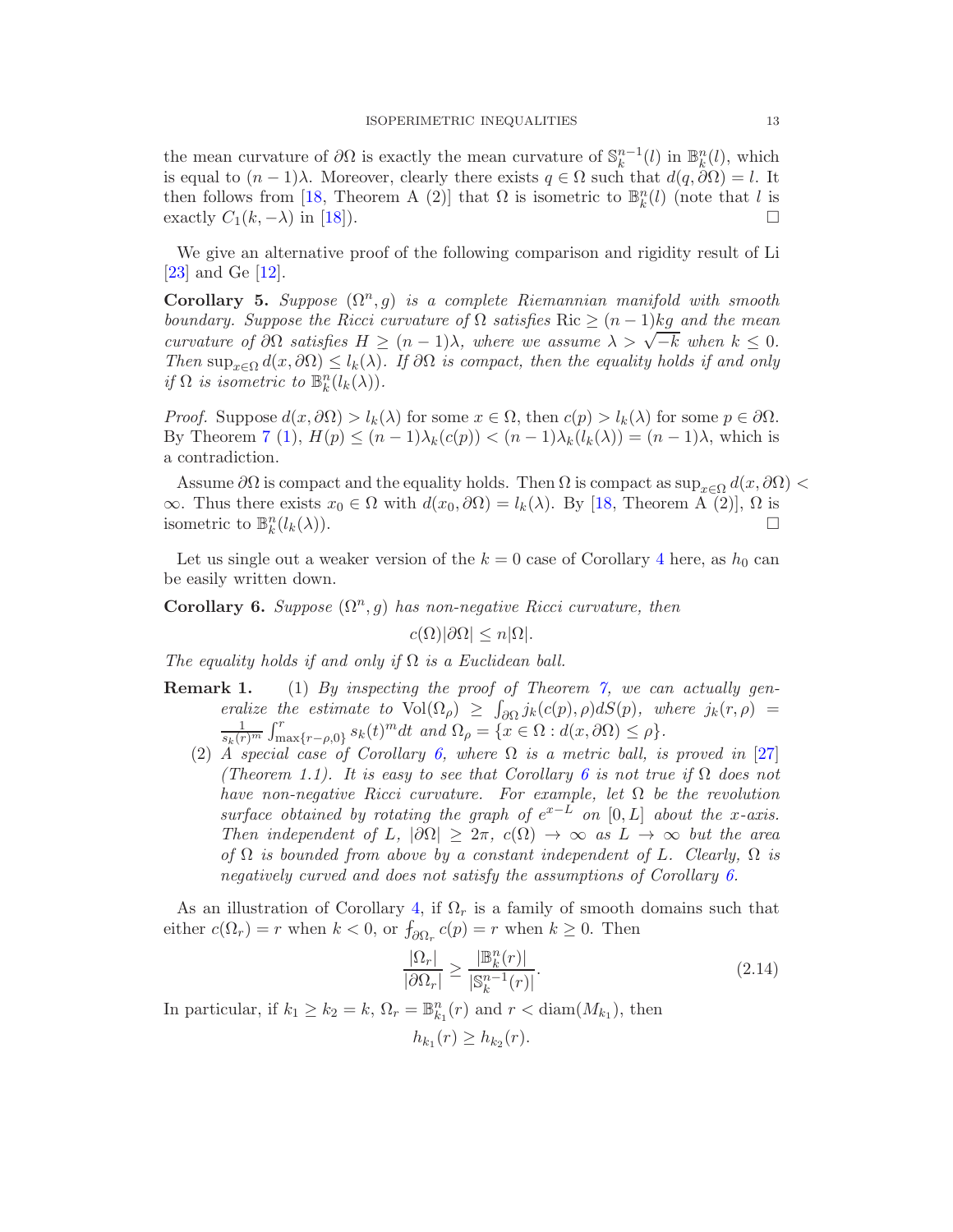Examples of  $\Omega_r$  satisfying [\(2.14\)](#page-12-2) include geodesics balls in M, or by rescaling a smooth domain in the Euclidean space. This also gives an alternative proof of the Bishop-Gromov volume comparison theorem.

<span id="page-13-0"></span>**Corollary 7.** Suppose  $M^n$  is a complete Riemannian manifold with  $Ric \ge (n-1)kg$ . Let  $B(p,r)$  be a geodesic ball of radius r in M, then  $\frac{|B(p,r)|}{\mathbb{B}_k^n(r)|}$  is monotonic decreasing.

*Proof.* Observe that when  $\Omega_r = B(p, r)$ , [\(2.14\)](#page-12-2) can be rewritten as  $\frac{d}{dr} \log \left( \frac{|B(p,r)|}{\mathbb{B}_k^n(r)} \right)$  $\Big) \leq$  $0.$ 

Another corollary is a volume comparison theorem (or, in the dual sense, area comparison theorem if an upper bound of the volume is imposed instead of a lower bound of the boundary area).

<span id="page-13-1"></span>Corollary 8. Suppose  $(\Omega^n, g)$  is a complete Riemannian manifold with smooth boundary. Assume the Ricci curvature of  $\Omega$  satisfies Ric  $\geq (n-1)kg$ . Suppose there exists  $l > 0$  such that  $Area(\partial \Omega) \geq Area(\mathbb{S}_k^{n-1}(l))$  and  $c(\Omega) \geq l$ . Then

$$
\text{Vol}(\Omega) \geq \text{Vol}(\mathbb{B}_k^n(l)).
$$

The equality holds if and only if  $\Omega$  is isometric to  $\mathbb{B}_{k}^{n}(l)$ .

**Remark 2.** The assumption on the cut distance in Corollary [8](#page-13-1) is necessary, even if we impose more stringent conditions on the boundary.

First of all, it is easy to see that the condition on the area alone is insufficient, as we can always find an ellipsoid in  $\mathbb{R}^n$  with arbitrarily large boundary area but arbitrarily small volume.

Now we consider another case. Suppose  $(\Omega^n, g)$  has boundary  $\Sigma$  such that it has Ricci curvature Ric  $\geq 0$  and  $\Sigma$  is isometric to  $\mathbb{S}^{n-1}$  and such that its boundary has mean curvature  $H \leq n - 1$ , it is still not true that  $\text{Vol}(\Omega) \geq \text{Vol}(\mathbb{B}^n)$ .

For a long and thin ellipse  $\Sigma$  lying on  $\mathbb{R}^2 \subset \mathbb{R}^3$  with circumference  $2\pi$ , we can add a convex cap  $\Omega$  on it in the upper half space such that  $\Sigma$  is totally geodesic in  $\Omega$ , i.e.  $k_q = 0$ , but it has area less than  $\pi$  (because the "thin ellipse" can have arbitrary small area and the cap can be "arbitrarily short").

Corollary [4](#page-11-0) can also be combined with Bishop's area or volume comparison, or Levy-Gromov isoperimetric inequality to produce some other results, some of them are recorded in the first version of the arXiv preprint. We note that by modifying [\(2.12\)](#page-10-0), Corollary [4](#page-11-0) can be easily generalized to a weighted version, which may have independent interest.

**Proposition 2** (Weighted isoperimetric inequality). With the same assumptions as in Corollary [4,](#page-11-0) suppose  $\phi(\rho)$  is a positive continuous function and let  $\rho_{\Sigma}$  and  $\rho_{\mathbb{S}}$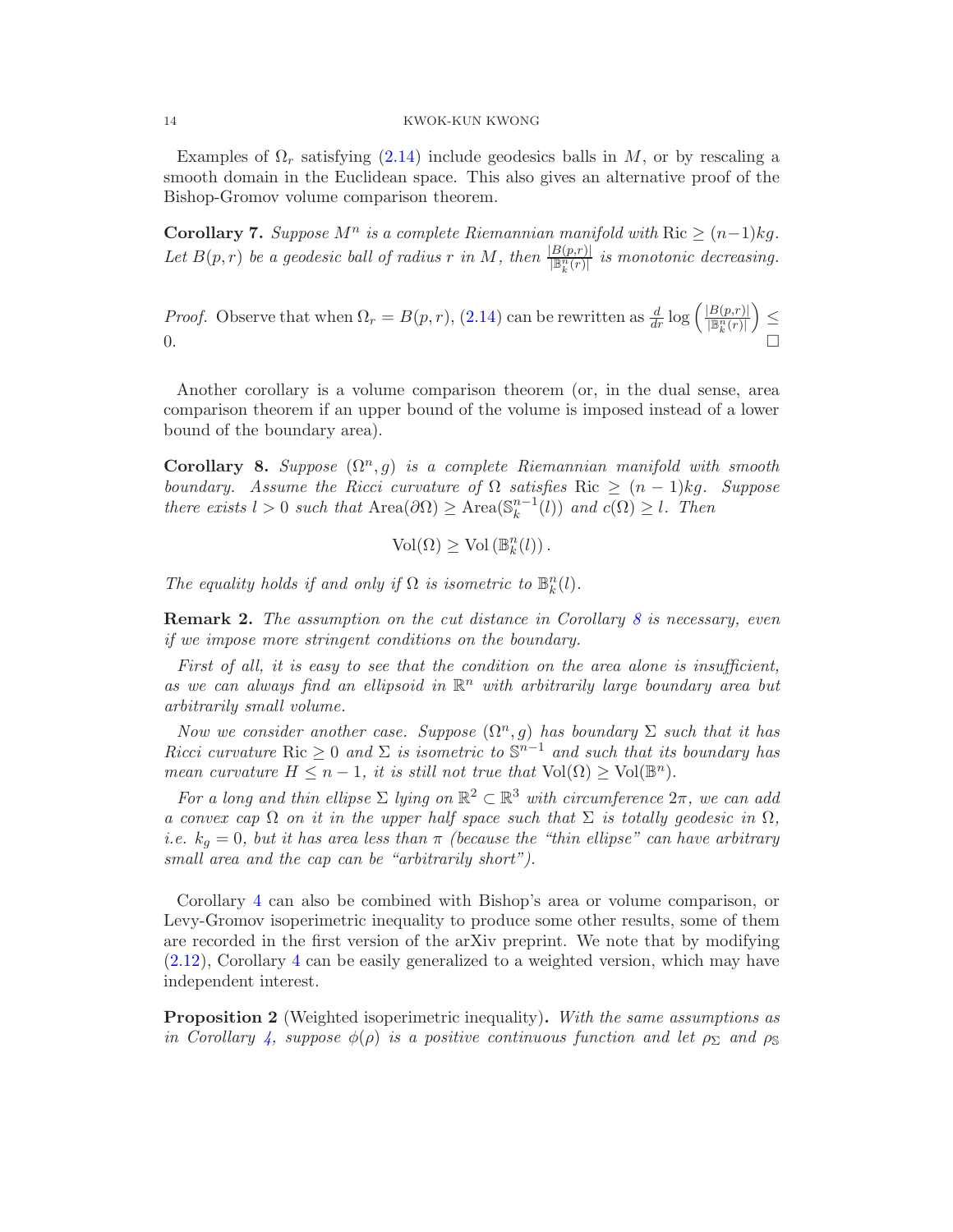denote the distance to  $\Sigma = \partial \Omega$  and to  $\mathbb{S}_k^{n-1}(l)$  respectively. Then

$$
\frac{\text{Area}(\partial \Omega)}{\displaystyle\int_\Omega \phi(\rho_\Sigma) dV} \leq \frac{\text{Area}(\mathbb{S}_k^{n-1}(l))}{\displaystyle\int_{\mathbb{B}_k^n(l)} \phi(\rho_\mathbb{S}) dV}
$$

.

<span id="page-14-0"></span>The equality holds if and only if  $\Omega$  is isometric to  $\mathbb{B}_{k}^{n}(l)$ .

2.4. Results with alternative assumptions. In practice,  $c(\Omega)$  is harder to estimate than the mean curvature or the second fundamental form. It turns out that if  $\Omega$  is a domain in a space form, then it is possible to replace the assumption on the cut distance with assumptions on the curvature of the boundary.

In this subsection, we assume  $\partial\Omega$  is compact. For  $p \in \partial\Omega$ , define

 $\text{Focal}(p) := \sup\{t > 0 : d(\exp_p(tN(p)), \cdot) : \partial\Omega \to \mathbb{R} \text{ attains a local minimum at } p\}.$ Let  $\text{Focal}(\Omega) := \min$ min Focal(p). Clearly,  $c(\Omega) \leq$  Focal( $\Omega$ ). It is often easier to compute or estimate  $Focal(\Omega)$  than to estimate  $c(\Omega)$ . Under some additional conditions, we can have  $c(\Omega) = \text{Focal}(\Omega)$ . Some of these conditions are discussed in [\[15\]](#page-24-10). (In [\[15\]](#page-24-10),  $c(\Omega)$  is called the rolling radius of  $\Omega$ .) We directly record these results here for the convenience of the reader.

<span id="page-14-1"></span>**Theorem 9** ([\[15\]](#page-24-10) Theorem 4.3). If Ric  $\geq (n-1)k > 0$  on  $\Omega$  and NorWid $(\Omega) \geq \frac{\pi}{\sqrt{k}}$ , then

$$
c(\Omega) = \text{Focal}(\Omega).
$$

Here, NorWid $(\Omega)$  is the normal width of  $\Omega$ , defined by

 $\mathrm{NorWid}(\Omega) := \min$  $\min_{p \in \partial \Omega} \sup\{t : \exp_p(sN(p)) \in \Omega \text{ for } 0 < s < t\}.$ 

<span id="page-14-2"></span>**Theorem 10** ([\[15\]](#page-24-10) Theorem 4.4). If either

(1) Ric  $\geq (n-1)kg$  on  $\Omega$  and  $H \geq (n-1)\sqrt{-k}$  for some  $k < 0$ , or

(2) Ric  $\geq 0$  on  $\Omega$  and  $H > 0$ .

Then  $c(\Omega) = \text{Focal}(\Omega)$ .

<span id="page-14-3"></span>**Theorem 11** ([\[15\]](#page-24-10) Theorem 4.5). Assume that  $\Omega$  is compact and the sectional curvature of  $\Omega$  satisfies Sec  $\geq k$  for some  $k \leq 0$ . Let  $\lambda_i$  be the principal curvatures of ∂Ω. If either

- (1)  $k < 0$  and the number of the  $\lambda_i$  satisfying  $\lambda_i \geq \sqrt{-k}$  is greater than or equal to  $\frac{n}{2}$ , or
- (2)  $k = 0$  and the number of the  $\lambda_i$  satisfying  $\lambda_i \geq h_0$  is greater than or equal to n  $\frac{n}{2}$  for some  $h_0 > 0$ .

Then  $c(\Omega) = \text{Focal}(\Omega)$ .

With the above results, we can replace the assumption in Corollary [4](#page-11-0) on the lower bound of the cut distance with the lower bound of the focal length under some additional assumptions.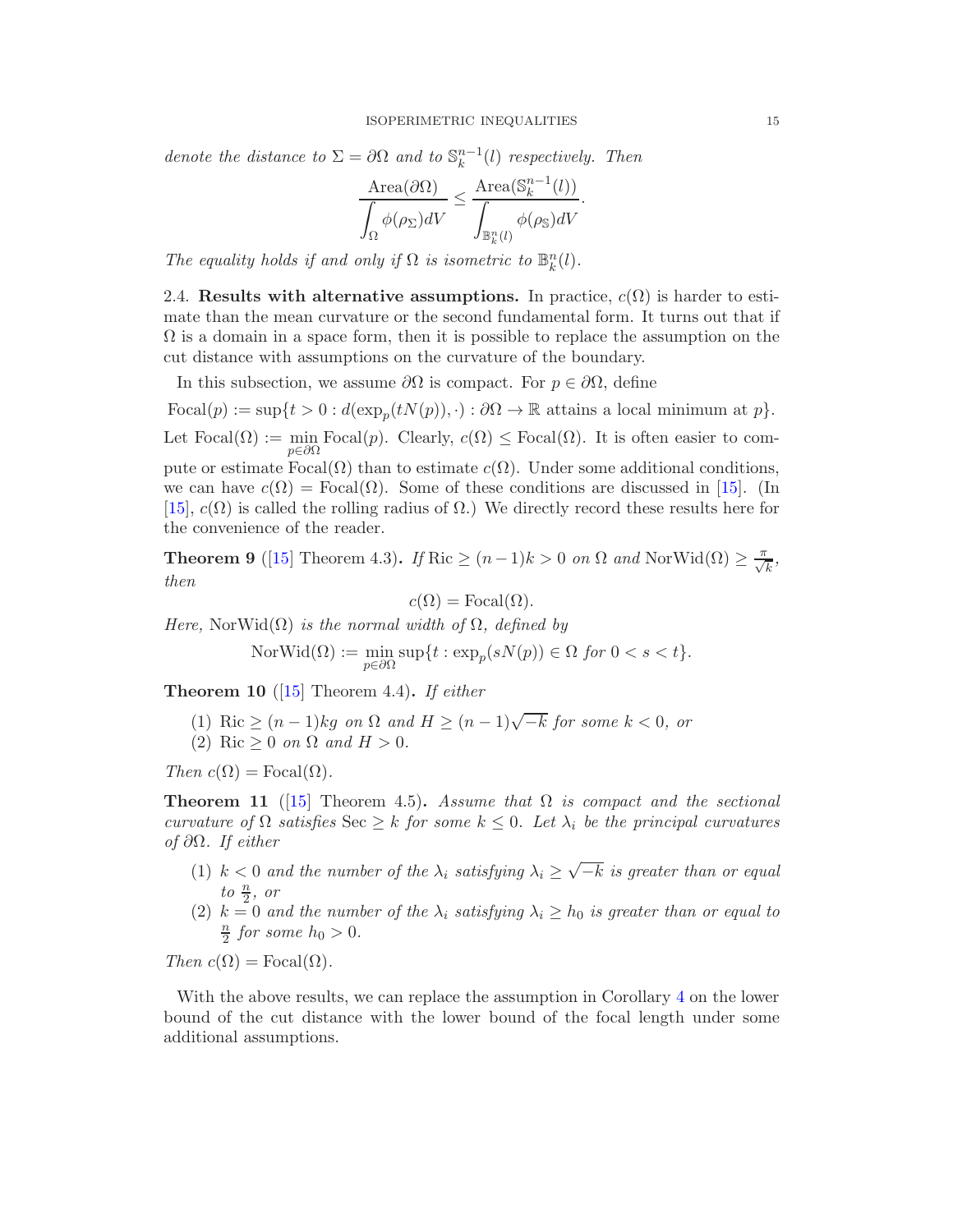<span id="page-15-2"></span>**Proposition 3.** Suppose the sectional curvature of  $\Omega$  is bounded above by k and the second fundamental form of  $\partial\Omega$  is bounded above by  $\lambda$ , where  $\lambda$  satisfies [\(2.1\)](#page-3-2). Then Focal $(\Omega) \geq l_k(\lambda)$ , where  $l_k$  is given by  $(2.2)$ .

The reader may read the first version of the arXiv preprint for details of the proof. We now replace the assumption in Corollary [4](#page-11-0) with other assumptions. Combining Corollary [4,](#page-11-0) Proposition [3,](#page-15-2) Theorems [9,](#page-14-1) [10](#page-14-2) and [11,](#page-14-3) we have the following results.

<span id="page-15-3"></span>Corollary 9. Suppose  $\Omega$  has constant curvature k and either

- (1)  $k > 0$  and NorWid( $\Omega$ )  $\geq \frac{\pi}{\sqrt{k}}$ , or
- (2)  $k < 0$  and  $H \ge (n-1)\sqrt{-k}$ , or
- (3)  $k = 0$  and  $H > 0$ .

Assume that the second fundamental form of  $\partial\Omega$  is bounded above by  $\Lambda$ , where  $\Lambda > \sqrt{-k}$  if  $k \leq 0$  and let  $l = l_k(\Lambda)$ . Then  $h_k(l)|\partial\Omega| \leq |\Omega|$ . The equality holds if and only if  $\Omega$  is  $\mathbb{B}_k^n(l)$ .

Corollary 10. Suppose  $\Omega$  has constant curvature k. If either

- (1)  $k < 0$  and  $|\{i : \lambda_i(p) \ge \sqrt{-k}\}| \ge \frac{n}{2}$  $\frac{n}{2}$  for all  $p \in \partial \Omega$ , or
- (2)  $k = 0$  and there exists  $\lambda > 0$  such that  $|\{i : \lambda_i(p) \ge \lambda\}| \ge \frac{n}{2}$  for all  $p \in \partial \Omega$ .

Assume that the second fundamental form of  $\partial\Omega$  is bounded above by  $\Lambda$  as in Corol-lary [9.](#page-15-3) Then  $h_k(l)|\partial\Omega|\leq |\Omega|$  where  $l=l_k(\Lambda)$ . The equality holds if and only if  $\Omega$  is  $\mathbb{B}_k^n(l)$ .

# <span id="page-15-1"></span>3. A Heintze-Karcher-Ros type inequality and isoperimetric domains IN  $M_k$

In this section, we prove a Heintze-Karcher-Ros type inequality which is closely related to Theorem [7.](#page-8-0) The following inequality is implicit in [\[14\]](#page-24-11). We define the normalized mean curvature  $H_1 = \frac{H}{n-1}$  $\frac{H}{n-1}$ .

<span id="page-15-0"></span>**Theorem 12.** Let  $\Omega^n$  be a compact Riemannian manifold with  $C^2$  boundary and Ric  $\geq (n-1)kg$  on  $\Omega$ . If  $k \leq 0$ , assume  $H_1 > \sqrt{-k}$  on  $\partial \Omega$ . Then

<span id="page-15-4"></span>
$$
\text{Vol}(\Omega) \le \int_{\partial \Omega} h_k(l_k(H_1)) dS. \tag{3.1}
$$

The equality holds if and only if  $\Omega$  is isometric to  $\mathbb{B}_k^n(l)$  for some l.

*Proof.* We use the notation in the proof of Theorem [7.](#page-8-0) By  $[14, \text{Cor. } 3.3.2]$ , we have  $F(p,t) \leq (c_k(t) - H_1(p)s_k(t))^{n-1}$ . On the other hand, by the second variation formula, as  $c(p)$  is bounded by the focal length, we have  $c(p) \leq l_k(\max k_i(p)) \leq$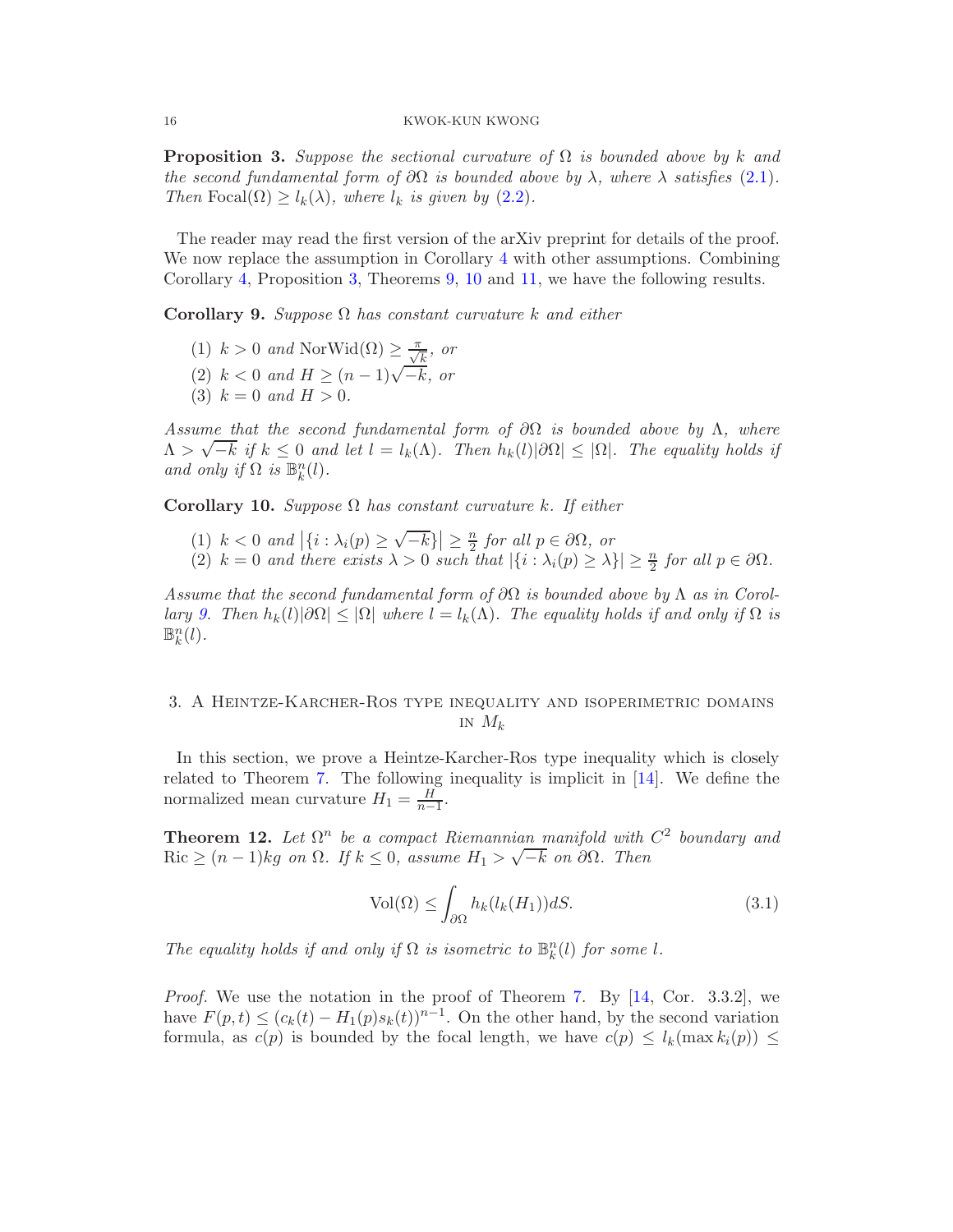$l_k(H_1(p))$  (note that  $l_k$  is decreasing, cf. also [\[12,](#page-24-2) Theorem 0.1]). So

$$
\text{Vol}(\Omega) = \int_{\partial \Omega} \int_0^{c(p)} F(p, t) dt dS(p)
$$
  
 
$$
\leq \int_{\partial \Omega} \int_0^{l_k(H_1(p))} (c_k(t) - H_1(p)s_k(t))^m dt dS(p).
$$

As in [\(2.13\)](#page-10-1),

$$
\int_0^{l_k(H(p))} (c_k(t) - H_1(p)s_k(t))^m dt = h_k(l_k(H_1(p))).
$$

This implies the inequality.

Assume the equality holds. Then by the equality case of [\[14,](#page-24-11) Cor. 3.3.2],  $\partial\Omega$  is umbilical and the sectional curvatures of the planes containing the tangent to any geodesic normal to  $\partial\Omega$  are equal to k up to the cut point. Also, from the proof above,  $c(p) = l_k(H_1(p))$  for all  $p \in \partial\Omega$ , and so the cut distance is also equal to the focal distance at any point on  $\partial\Omega$ . i.e. any normal geodesic minimizes the distance to  $\partial\Omega$  up to the first focal point.

Suppose  $n > 2$ . By  $[14, \text{Lemma } 5.3 \text{ (iii)}]^1$  $[14, \text{Lemma } 5.3 \text{ (iii)}]^1$  $[14, \text{Lemma } 5.3 \text{ (iii)}]^1$ ,  $H_1$  is constant and so c is constant. The equality then becomes  $\frac{|\Omega|}{|\partial \Omega|} = h_k(l)$  where  $l = c(\Omega)$ , i.e. the equality in Corollary [4](#page-11-0) holds. We conclude that  $\Omega$  is isometric to  $\mathbb{B}_{k}^{n}(l)$ .

Now assume  $n = 2$  and  $k > 0$ . Without loss of generality we can assume  $k = 1$ . Then [\(3.1\)](#page-15-4) becomes

<span id="page-16-1"></span>
$$
\text{Area}(\Omega) \le \int_C \left(\sqrt{\kappa^2 + 1} - \kappa\right) ds \tag{3.2}
$$

where  $\Omega$  is a domain with boundary C and  $\kappa$  is the geodesic curvature of C. By [\[14,](#page-24-11) Cor. 3.3.2],  $\Omega$  is a domain on  $\mathbb{S}^2$ , which we regard as the unit sphere in  $\mathbb{R}^3$ . We claim that  $C = \partial \Omega$  is connected. Indeed, if C is disconnected, then there exists a minimizing geodesic lying in  $\Omega$  which connects the two nearest components of C. The midpoint of this geodesic segment  $\gamma$  is then a common focal point of the two endpoints, which contradicts the minimality of  $\gamma$ . By Gauss-Bonnet theorem, [\(3.2\)](#page-16-1) is equivalent to  $\int_C$  $\sqrt{\kappa^2 + 1}$ ds  $\geq 2\pi$ . Notice that if we regard C to be a space curve in  $\mathbb{R}^3$ , then its curvature is  $\sqrt{\kappa^2+1}$ . Fenchel's theorem ([\[10,](#page-23-4) p. 399]) states that

$$
\int_C \sqrt{\kappa^2 + 1} \, ds \ge 2\pi
$$

and the equality holds if and only if  $C$  is a plane convex curve. This is only possible when C is a geodesic circle on the sphere.

Since the case where  $k = 0$  is handled by [\[30,](#page-24-12) Theorem 3], it remains to consider the case  $n = 2$  and  $k < 0$ . We may assume  $k = -1$ . Similar as before  $\Omega$  is a topological

<span id="page-16-0"></span><sup>&</sup>lt;sup>1</sup>The assumption that  $k > 0$  is not used in that result.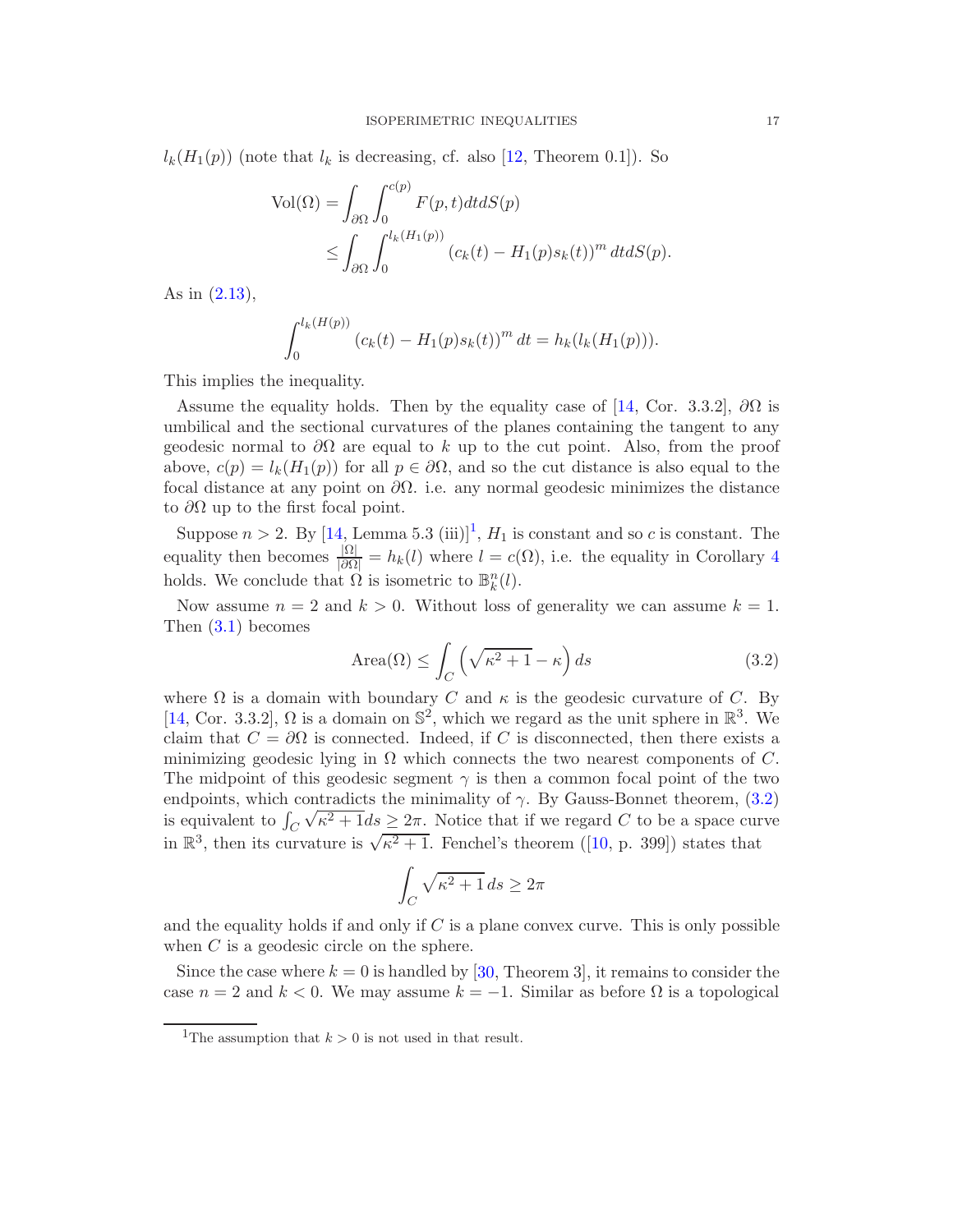disk in the hyperbolic plane and [\(3.1\)](#page-15-4) becomes Area $(\Omega) \leq \int_C (\kappa - \sqrt{\kappa^2 - 1}) ds$ , or equivalently by Gauss-Bonnet theorem that

$$
\int_C \sqrt{\kappa^2 - 1} \, ds \le 2\pi.
$$

Note that  $\sqrt{\kappa^2-1}$  is the curvature of C when regarded as a closed spacelike curve in  $\mathbb{R}^{2,1}$ , which contains  $\mathbb{H}^2$  as the hyperboloid  $\{(x_0, x_1, x_2) : x_0^2 - x_1^2 - x_2^2 = 1, x_0 > 0\}.$ We have  $\sqrt{\kappa^2 - 1} > 0$  by assumption, so by the corresponding Fenchel theorem [\[25,](#page-24-13) Theorem 1.1 in  $\mathbb{R}^{2,1}$ , the equality holds if and only if it is a convex curve on a spacelike plane. Hence there exists  $X_0 \in \mathbb{H}^2$  such that  $\langle X_0, X \rangle = \text{const.}$  for  $X \in C$ . Thus  $C$  is a geodesic circle centered at  $X_0$ .

 $\Box$ 

<span id="page-17-0"></span>**Corollary 11.** Suppose  $(\Omega^n, g)$  is a complete Riemannian manifold with  $C^2$  compact boundary. Assume the Ricci curvature of  $\Omega$  satisfies Ric  $\geq (n-1)$ kg and  $H_1 \geq \lambda_k(l)$ on the boundary, then

$$
\frac{\operatorname{Vol}(\Omega)}{\operatorname{Area}(\partial \Omega)} \le \frac{\operatorname{Vol}\left(\mathbb{B}_k^n(l)\right)}{\operatorname{Area}(\mathbb{S}_k^{n-1}(l))}.
$$

The equality holds if and only if  $\Omega$  is isometric to  $\mathbb{B}_{k}^{n}(l)$ .

In particular, among all closed embedded minimal hypersurfaces in  $\mathbb{S}^n$ , the hemi-sphere has the largest volume-to-area ratio (cf. [\[14,](#page-24-11) Theorem 2.3]). When  $k \leq 0$ , by the concavity of  $h_k$ , the assumption on  $H_k$  can also be weakened to  $f_{\Sigma} l_k(H_1) \leq l_k(H_2)$ where  $l > \sqrt{-k}$ .

As an application, by combining with the "area-mean curvature characterization of standard spheres" of Almgren, we give an alternative proof that a  $C<sup>2</sup>$  isoperimetric domain in  $M_k$  is a ball.

<span id="page-17-1"></span>**Theorem 13.** Let  $\Omega$  is compact domain with  $C^2$  boundary in  $M_k$ . Suppose  $\Omega$  is a solution to the isoperimetric problem, then it is a geodesic ball.

*Proof.* It is known that  $\partial\Omega$  has constant mean curvature ([\[5,](#page-23-5) Thm. II.1.4]), and by comparing the principal curvatures at the point of contact with the largest circumscribed sphere, we see that  $H_1 > \sqrt{-k}$  if  $k \le 0$ . If  $k > 0$ , we can let  $H_1 = \lambda_k(l) \ge 0$ ,  $l \leq \frac{1}{2}$  $\frac{1}{2}$ diam $(M_k)$ , by swapping  $\Omega$  with its complement if necessary.

Let  $v = |\Omega|$ ,  $r_k$  be the inverse function of  $r \mapsto |\mathbb{B}_k^n(r)|$  and  $A_k(r) := |\mathbb{S}_k^{n-1}(r)|$ . Since  $\Omega$  is a solution to the isoperimetric problem,  $|\partial\Omega| \leq A_k(r_k(v))$ . On the other hand, by [\[1,](#page-23-6) Theorem 1] when  $k \geq 0$ , or [\[19,](#page-24-14) Proposition 8]<sup>[2](#page-17-2)</sup> when  $k < 0$ , we have  $|\partial\Omega|\geq A_k(l)$ . So we have  $r_k(v)\geq l$ , as  $A_k$  is increasing on  $[0, \frac{1}{2}]$  $\frac{1}{2}$ diam $(M_k)$ .

By Corollary [11,](#page-17-0)  $\frac{|\Omega|}{|\partial \Omega|} \leq h_k(l)$ . Therefore  $\frac{v}{A_k(r_k(v))} \leq h_k(l) \leq h_k(r_k(v))$ . But this must be an equality by [\(2.7\)](#page-6-4), so by Corollary [11,](#page-17-0)  $\Omega$  is a geodesic ball.

<span id="page-17-2"></span><sup>&</sup>lt;sup>2</sup>We can extend this proof to any dimension since we are only working on  $M_k$ .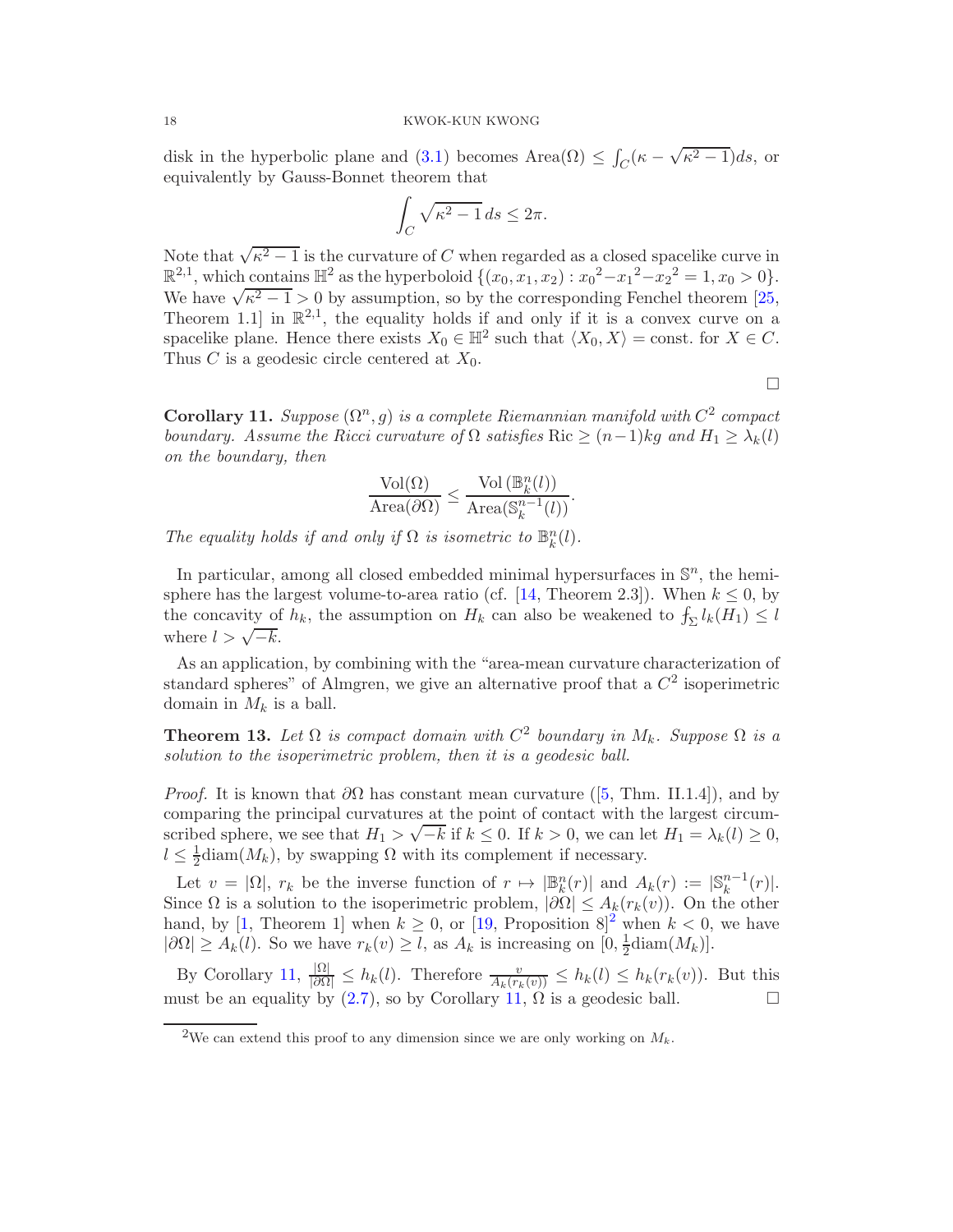Inspired by the Alexandrov theorem, we want to characterize domains with constant cut function. It is generally not true that a domain with constant cut function is necessarily a ball. A counter-example is the annulus. If we allow  $\partial\Omega$  to be only  $C^1$ smooth, then a sausage body [\[7\]](#page-23-7) is also a domain in  $\mathbb{R}^n$  with constant cut function, which is homeomorphic to but in general different from a ball. It is interesting to know under what additional assumption that  $\Omega$  is a geodesic ball.

**Proposition 4.** Suppose  $\Omega$  satisfies the assumptions in Theorem [7.](#page-8-0) Assume c is constant on  $\partial\Omega$  and  $\lambda_k(c)|\partial\Omega| \leq \int_{\partial\Omega} H_1$ , then  $\Omega$  is isometric to  $\mathbb{B}_k^n(c)$ .

*Proof.* By Theorem [7,](#page-8-0)  $H_1 \leq \lambda_k(c)$  on  $\partial\Omega$  and thus  $\int_{\partial\Omega} H_1 \leq \lambda_k(c) |\partial\Omega|$ . The assumption then implies  $H_1 \equiv \lambda_k(c)$ . By Corollary  $4$ ,  $\int_{\partial\Omega} h_k(l_k(H_1)) = \int_{\partial\Omega} h_k(c)$  $h_k(c)|\partial\Omega| \leq |\Omega|$ . But this is the reverse inequality of Theorem [12,](#page-15-0) so  $\Omega$  is isometric to  $\mathbb{R}^n(c)$ to  $\mathbb{B}_k^n$  $(c).$ 

#### 4. Isoperimetric inequalities involving the extrinsic radius

<span id="page-18-1"></span>4.1. An inequality involving the extrinsic radius. We now turn into another isoperimetric-type inequality. Firstly, let M be a complete Riemannian manifold (without boundary). For a subset  $\Omega$  in M, let the extrinsic radius be defined by

$$
rad_M(\Omega) := \inf\{r > 0 : \Omega \subset B(x_0, r) \text{ for some } x_0 \in M\}
$$

where  $B(x_0, r)$  is the geodesic ball centered at  $x_0$  with radius r in M. Tautologically rad $_M(\Omega) < \infty$  means that  $\Omega$  is contained in a geodesic ball and rad $_M(\Omega) = \infty$  if  $\Omega$ is not contained in any geodesic ball.

For our purpose, we also define the least average radius of  $\Omega$  as follows. Define

$$
\mathrm{avrad}_M(\Omega) := \inf \left\{ \int_{p \in \partial \Omega} d(x_0, p) dS : x_0 \in M, \ \Omega \subset B(x_0, r) \text{ for some } r \right\}.
$$

Obviously, we have  $\mathrm{avarad}_M(\Omega) \leq \mathrm{rad}_M(\Omega)$ .

It turns out that if we consider all domains with the same radius and the same curvature upper bound, then the standard ball minimizes the area-to-volume ratio. This looks superficially similar to Corollary [4,](#page-11-0) but with the inequality sign reversed, and is thus more similar to the Levy-Gromov isoperimetric inequality in spirit. The proof is quite different from and is easier than that of Corollary [4.](#page-11-0) This type of inequality is called mixed isoperimetric-isodiametric inequality in [\[27\]](#page-24-9).

<span id="page-18-0"></span>Theorem 14. Let M be a complete Riemannian manifold (without boundary). Suppose  $(\Omega^n, g)$  is a domain in M with compact piecewise  $C^1$  boundary and with rad<sub>M</sub>( $\Omega$ ) <  $\infty$ . Assume the sectional curvature of M is bounded above by k.

<span id="page-18-2"></span>(1) If 
$$
k > 0
$$
 and  $\text{rad}_M(\Omega) = L \le \frac{\pi}{\sqrt{k}}$ , then  
\n
$$
\frac{\text{Area}(\partial \Omega)}{\text{Vol}(\Omega)} \ge \frac{\text{Area}(\mathbb{S}_k^{n-1}(L))}{\text{Vol}(\mathbb{B}_k^n(L))}.
$$
\n(4.1)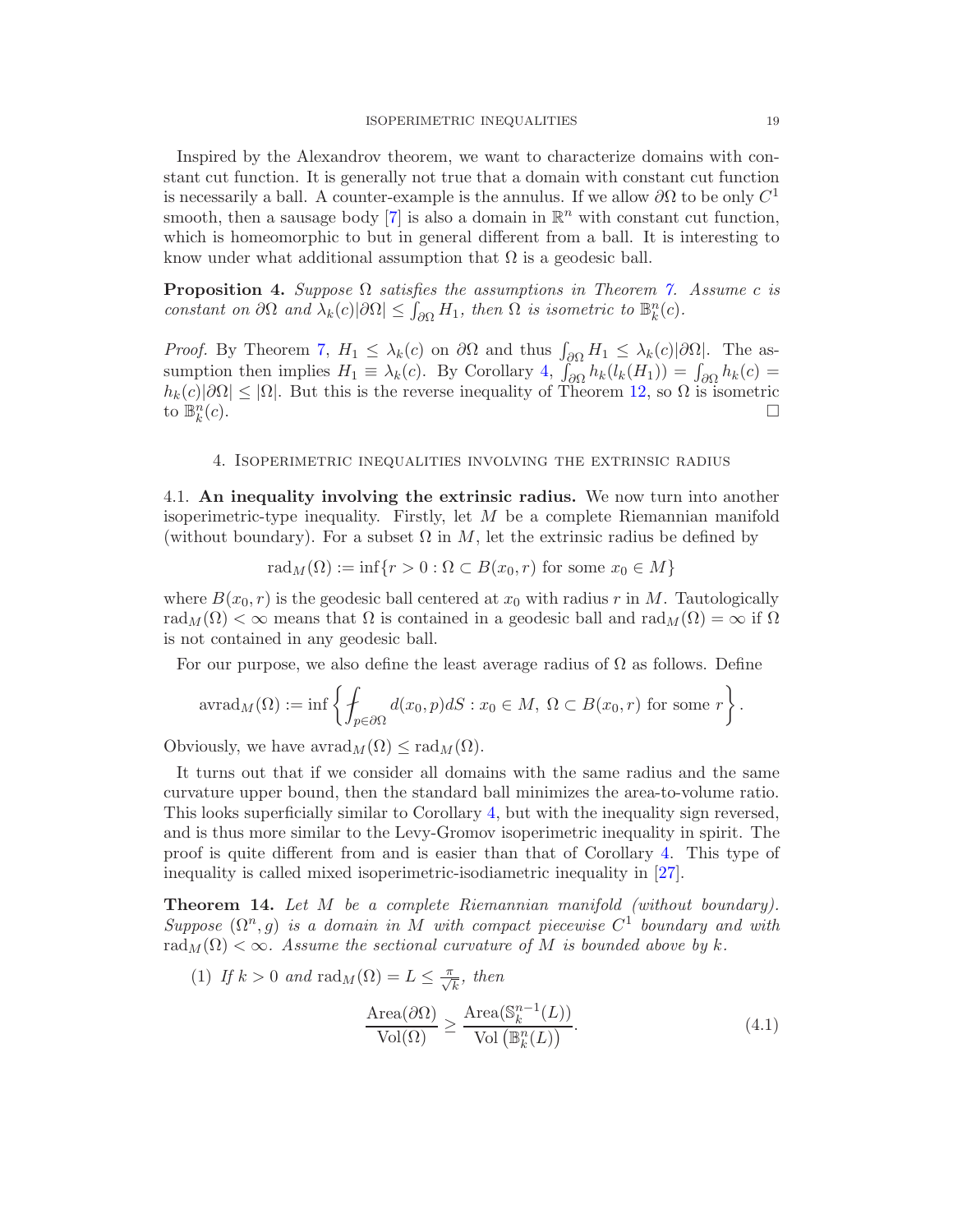(2) If  $k \leq 0$  and  $\mathrm{avrad}_M(\Omega) = L$ , then

$$
\frac{\text{Area}(\partial \Omega)}{\text{Vol}(\Omega)} \ge \frac{\text{Area}(\mathbb{S}_k^{n-1}(L))}{\text{Vol}(\mathbb{B}_k^n(L))}.
$$

In both cases, the equality holds if and only if  $\Omega$  is isometric to  $\mathbb{B}_k^n(L)$ .

*Proof.* We may assume  $\Omega$  is contained in a geodesic ball B centered at  $x_0$ . Let  $r = r(x) = d(x_0, x)$  for  $x \in M$  and  $X = h_k(r)\partial_r$  defined on B. Recall that

$$
h_k(r) := \frac{|\mathbb{B}_k^n(r)|}{|\mathbb{S}_k^{n-1}(r)|} = \frac{\int_0^r s_k(t)^{n-1} dt}{s_k(r)^{n-1}}
$$

where  $s_k$  is defined by [\(2.6\)](#page-4-1). Let  $F_k(t) = s_k(t)^{n-1}$ . Then within B,

$$
\begin{aligned} \text{div}X &= h'_k(r)|\nabla r|^2 + h_k(r)\Delta r = & h'_k(r) + h_k(r)\Delta r \\ &\geq & h'_k(r) + h_k(r)\frac{F'_k(r)}{F_k(r)} \\ &= & 1 - \frac{F'_k(r)\int_0^r F_k(t)dt}{F_k(r)^2} + h_k(r)\frac{F'_k(r)}{F_k(r)} \\ &= & 1 \end{aligned}
$$

where the second line follows from Hessian comparison theorem. Note that  $X$  is smooth on  $\Omega$ . So by divergence theorem, if  $\nu$  is the unit outward normal of  $\Omega$ , then

$$
\text{Vol}(\Omega) \le \int_{\Omega} \text{div} X dV = \int_{\partial \Omega} \langle X, \nu \rangle dS \le \int_{\partial \Omega} h_k(r) dS. \tag{4.2}
$$

<span id="page-19-0"></span>In the case where  $k > 0$ , we can use the monotone property of  $h_k$  (Lemma [5\)](#page-7-3) to deduce that  $Vol(\Omega) \leq h_k(L)$ Area $(\partial \Omega)$ . In the case where  $k \leq 0$ , as  $h_k$  is concave (Lemma 8), we can apply the Jensen inequality to again deduce that  $Vol(\Omega) \leq$  $h_k(L)$ Area( $\partial\Omega$ ) (with different meaning of L). In both cases, we have the inequality

$$
\frac{\text{Area}(\partial \Omega)}{\text{Vol}(\Omega)} \ge \frac{\text{Area}(\mathbb{S}_k^{n-1}(L))}{\text{Vol}\left(\mathbb{B}_k^n(L)\right)}.
$$

From the proof above, the equality holds if and only if  $r = L$  on  $\partial\Omega$  and the Hessian comparison theorem implies that  $\Omega = \mathbb{B}_k^n$  $(L).$ 

- **Remark 3.** (1) Theorem [14](#page-18-0) is not true if  $B(x_0, r)$  in the definition of  $\text{rad}_M(\Omega)$ is changed to the metric ball centered at  $x_0$  with radius r. Consider for example the flat torus  $M = \mathbb{R}^2/\mathbb{Z}^2$ . Let  $\Omega_{\varepsilon} = M \setminus B(x_0, \varepsilon)$ . Then  $|\partial \Omega_{\varepsilon}| \to 0$ and  $|\Omega_{\varepsilon}| \to 1$ , while  $\Omega_{\varepsilon}$  is always contained in a metric ball of radius which tends to  $\frac{1}{\sqrt{2}}$  $\frac{1}{2}$  as  $\varepsilon \to 0^+$  (note that diam(M) =  $\frac{1}{\sqrt{2}}$  $\frac{1}{2}$ ). On the other hand, the RHS of [\(4.1\)](#page-18-2) tends to  $2\sqrt{2}$  as  $L \rightarrow \frac{1}{\sqrt{2}}$  $\frac{1}{2}$ .
	- (2) The assumption in Theorem  $1/4$  can be weakened to an upper bound for a certain curvature integral, see [\[20,](#page-24-15) Theorem 10] for a version of Laplacian comparison in this setting.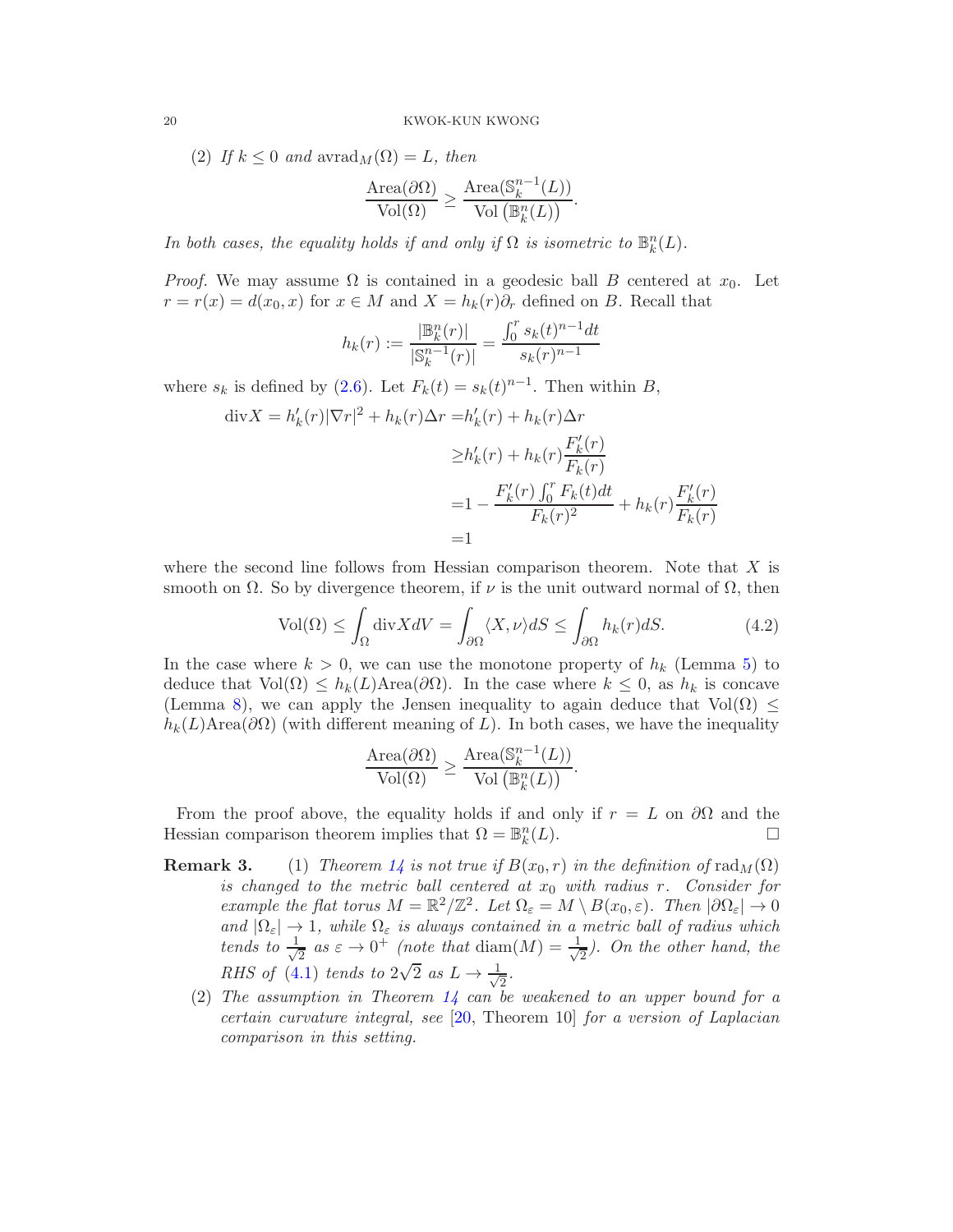(3) We notice that in [\[27,](#page-24-9) Theorem 5.2], under some assumptions on the isoperimetric profile and the volumes of balls, it is proved that isoperimetric-isodiametric regions exist, i.e. there exists region  $\Omega$  which attains the minimum of  $\{\text{Area}(\partial\Omega)h_k(\text{rad}_M(\Omega))$ :  $\Omega \subset M, |\Omega| = V$  for fixed  $V \in (0, |M|)$ . They prove regularity results for these regions as well  $(27,$  Theorem 6.11]).

Using Theorem [14](#page-18-0) and the monotonicity of  $h_k$ , we obtain a lower bound for the Cheeger's constant.

**Definition 1** (Cheeger  $[6]$ ). For a compact Riemannian manifold M with boundary  $\partial M \neq \emptyset$ , the Cheeger's constant is defined to be

$$
h(M) := \inf \left\{ \frac{\text{Area}(\partial \Omega)}{\text{Vol}(\Omega)} \mid \Omega \Subset M \right\}.
$$

<span id="page-20-0"></span>Corollary 12. Let N be a complete Riemannian manifold (without boundary). Suppose M is a domain in N with smooth compact boundary and with  $\text{rad}_N(M) = L$  $\infty$ . Assume the sectional curvature of N is bounded above by k and also  $L \leq \frac{\pi}{\sqrt{k}}$  if

$$
k > 0. \text{ Then } h(M) \geq \frac{\text{Area}(\mathbb{S}_k^{n-1}(L))}{\text{Vol}(\mathbb{B}_k^n(L))}. \text{ In particular, } \lambda_1(M) \geq \frac{1}{4h_k(L)^2}.
$$

As another application, we prove a version of Santaló-Yañez theorem for family of domains in the hyperbolic space and the Euclidean space. Santalo and Yañez [\[31\]](#page-24-3) proved that for a family  $\{\Omega_t\}_{t>0}$  of compact h-convex (horospherically convex) domains in  $\mathbb{H}^2$  which expands over the whole space,  $\lim_{t\to\infty} \frac{\text{Area}(\Omega_t)}{\text{Length}(\partial\Omega_t)} = 1$ . This is in contrast with the Euclidean case, where a family of expanding convex domains has  $\lim_{t\to\infty} \frac{\text{Area}(\Omega_t)}{\text{Length}(\partial\Omega)}$  $= \infty$ . Gallego and Reventós [\[11\]](#page-24-16) showed that h-convexity cannot be relaxed to convexity. Borisenko and Miquel [\[3\]](#page-23-9) generalized these results to the n-dimensional hyperbolic space. We replace the assumption on boundary convexity to that on the cut distance.

<span id="page-20-1"></span>**Corollary 13.** Suppose  $\{\Omega_t\}_{t>0}$  is a family of compact domains with piecewise  $C^2$ boundary in the n-dimensional space form  $M_k$ , where  $k \leq 0$ .

- (1) If  $k = 0$ , assume  $\lim_{t \to \infty} \int_{\partial \Omega_t} c(p) dS = \infty$ .
- (2) If  $k < 0$ , assume  $\lim_{t \to \infty} c(\Omega_t) = \infty$ .

Then  $\lim_{t\to\infty} \frac{\text{Area}(\partial \Omega_t)}{\text{Vol}(\Omega_t)} = \sqrt{-k}(n-1).$ 

Proof. We have  $\max_{\partial \Omega_t} c(p) \le \text{inradius}(\Omega_t) \le \text{rad}_{M_k}(\Omega_t) \to \infty$  as  $t \to \infty$ . Let  $l_t = f_{\partial \Omega_t} c$  if  $k = 0$  and  $c(\Omega_t)$  if  $k < 0$ , and  $L_t = \text{rad}_{M_k}(\Omega_t)$ . Then by Theorem [14](#page-18-0) and Corollary [4](#page-11-0) (which can be seen to hold for piecewise  $C^2$  domains),  $\frac{1}{h_k(L_t)} \leq$  $\frac{|\partial\Omega_t|}{|\Omega_t|}\leq \frac{1}{h_k(1)}$  $\frac{1}{h_k(l_t)}$ . So we have  $\lim_{t\to\infty} \frac{|\partial\Omega_t|}{|\Omega_t|} = \sqrt{-k}(n-1)$  by Lemma [4.](#page-7-4)

<span id="page-20-2"></span>4.2. Generalizations to higher order mean curvature integrals. When  $M$  is the Euclidean space or the open hemisphere, an inequality similar to  $(4.1)$  is true for the ratio of the integrals of the higher order mean curvatures of  $\partial\Omega$ .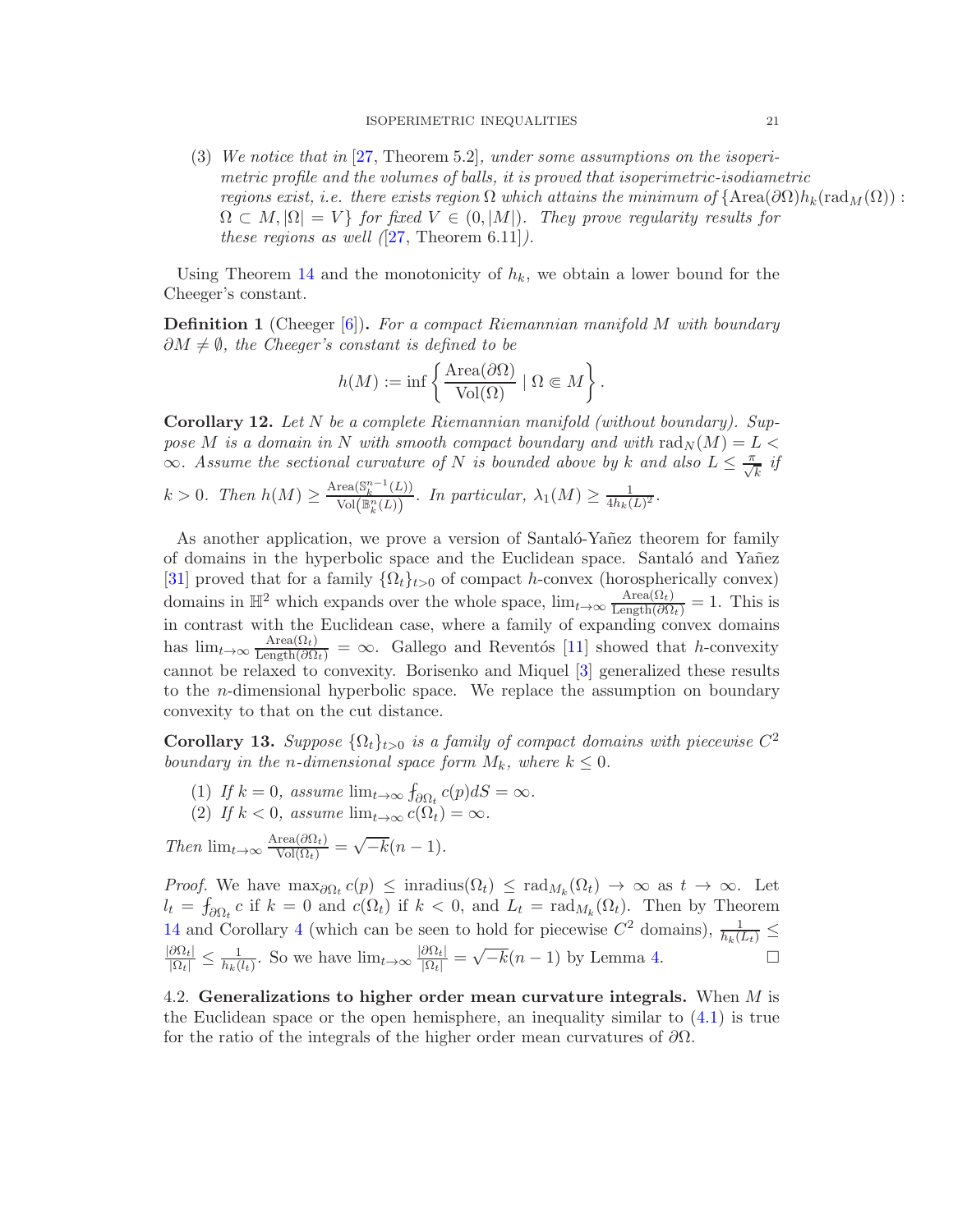Given a smooth closed hypersurface  $\Sigma \subset M^n$ , let  $H_j$  be the normalized j-th mean curvature of  $\Sigma$  (w.r.t. unit outward normal if it makes sense). Our convention is that for the sphere of radius r in  $\mathbb{R}^n$ ,  $H_j = \frac{1}{r^j}$  $\frac{1}{r^j}$ . Let  $I_j(\Sigma) := \int_{\Sigma} H_j dS$  for a closed hypersurface  $\Sigma$  and  $I_{-1}(\Sigma) = n \text{Vol}(\Omega)$  where  $\Omega$  is the domain bounded by  $\Sigma$ . (The reason for this notation is due to the Minkowski formula in  $\mathbb{R}^n$ .)

**Theorem 15.** For  $k > 0$ , let  $M_k^+$  be the open hemisphere of curvature k. Suppose  $\Omega$  is a domain in  $M_k^+$  with smooth compact boundary. Let  $i, j \in \mathbb{Z}$  such that  $-1 \leq$  $i < j \leq n-1$ . Suppose  $H_j > 0$  on  $\partial\Omega$  and  $\text{rad}_{M_k^+}(\Omega) = L$ . Then

$$
\frac{I_i(\partial\Omega)}{I_j(\partial\Omega)} \le \frac{I_i(\mathbb{S}_k^{n-1}(L))}{I_j(\mathbb{S}_k^{n-1}(L))}.
$$

The equality holds if and only if  $\Omega$  is a geodesic ball of radius L.

*Proof.* We may assume that  $k = 1$  and that  $\Omega$  is contained in a geodesic ball of radius L centered at  $p_0$  where  $L < \frac{\pi}{2}$ . Let r be the distance to  $p_0$ . Assume first that  $i \geq 0$ . We can follow the idea of  $[22,$  Proposition 4.2, Corollary 4.5 to show that for  $i \leq p < j$  and  $q \geq 0$ ,

$$
\int_{\Sigma} H_p \tan^q r
$$
\n
$$
= \int_{\Sigma} H_{p+1} \frac{\tan^q r}{\cos r} \langle X, \nu \rangle - \frac{1}{(n-1-p) {n-1 \choose p}} \int_{\Sigma} \frac{\tan^q r}{\sin^2 r} (q \sec^2 r + \tan^2 r) \langle T_p(X^T), X^T \rangle
$$
\n
$$
\leq \int_{\Sigma} H_{p+1} \tan^{q+1} r,
$$

where  $X = \sin r \partial_r$ ,  $X^T$  is its tangential part and  $T_p$  is the p-th Newton's transfor-mation (cf. [\[22\]](#page-24-17)). It follows by induction that  $\int_{\Sigma} H_i \leq \int_{\Sigma} H_j \tan^{j-i} r$ , from which the result follows. If  $i = -1$ , then by  $(4.2)$  and the above computation,

$$
\text{Vol}(\Omega) \le \int_{\partial\Omega} h_1(r) \le h_1(L) \int_{\partial\Omega} H_0 \le h_1(L) \tan^j(L) \int_{\partial\Omega} H_j = \frac{\text{Vol}(\mathbb{B}^n_1(L))}{I_j(\mathbb{S}^{n-1}_1(L))} \int_{\partial\Omega} H_j.
$$

If the equality case holds in any of the above inequalities then  $r = L$  on  $\partial\Omega$  and so  $\Omega$  is a geodesic ball.

When  $M = \mathbb{R}^n$ , Theorem [14](#page-18-0) can be generalized as follows.

**Theorem 16.** Suppose  $\Omega$  is a domain in  $\mathbb{R}^n$  with smooth compact boundary. Let i, j ∈ Z such that  $-1 \le i < j \le n-1$ . Suppose  $H_j > 0$  on  $\partial\Omega$  and  $\text{rad}_{\mathbb{R}^n}(\Omega) = L$ . Then

$$
\frac{I_i(\partial\Omega)}{I_j(\partial\Omega)} \le \frac{I_i(\mathbb{S}^{n-1}(L))}{I_j(\mathbb{S}^{n-1}(L))}.
$$

The equality holds if and only if  $\Omega$  is a ball of radius L.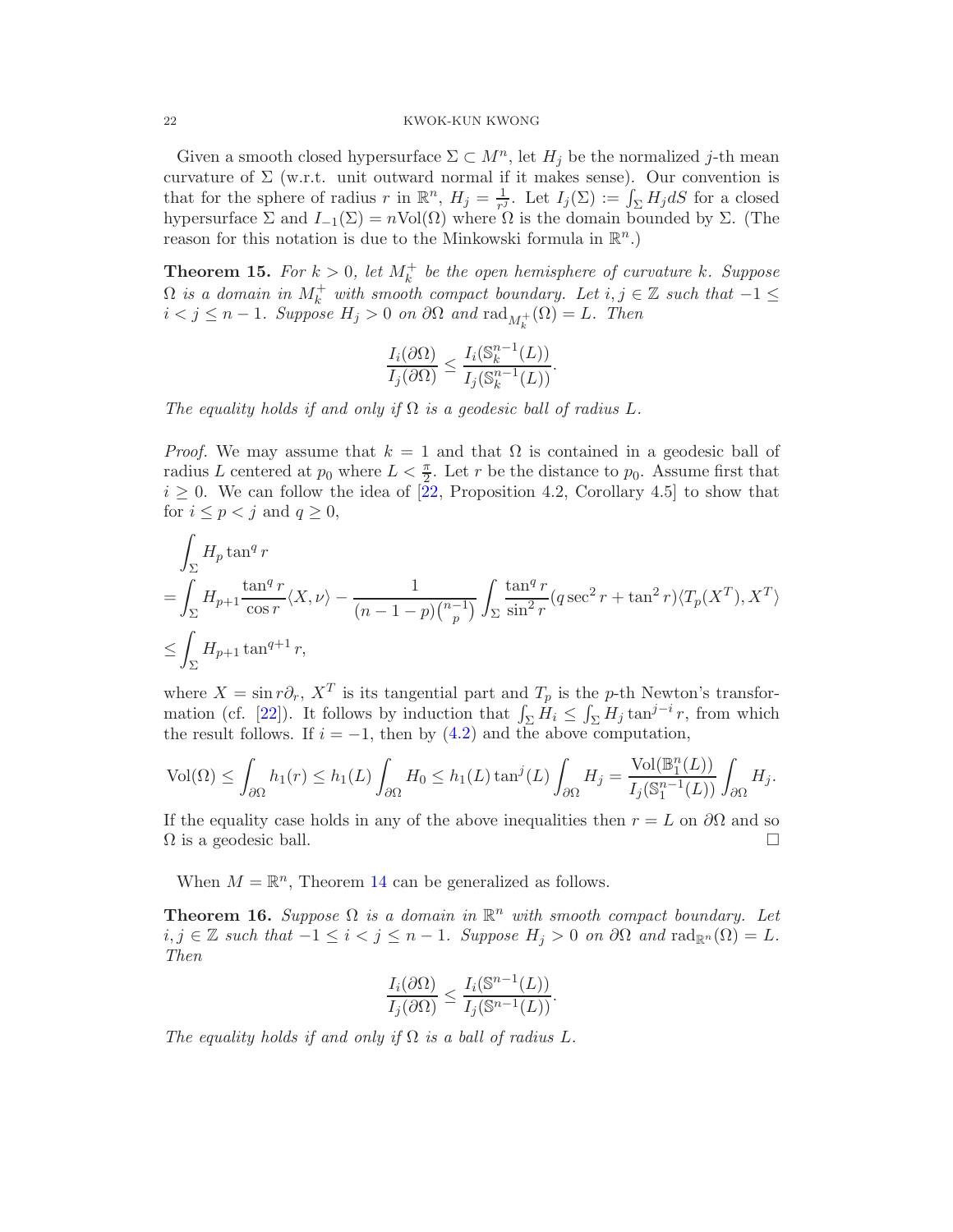*Proof.* Assume  $\Omega$  is contained in the ball of radius l centered at 0 and let r be the distance to 0. This then follows from [\[21,](#page-24-18) Theorem 2] for  $i \geq 0$ , where it is proved that  $\int_{\partial\Omega} H_i \leq \int_{\partial\Omega} H_j r^{j-i}$ . When  $i = -1$ , by the proof of Theorem [14,](#page-18-0)  $I_{-1}(\partial\Omega) \leq \int_{\partial\Omega} H_0 r$ , which is then bounded by  $\int_{\partial\Omega} H_j r^{j+1}$  by [\[21,](#page-24-18) Theorem 2], from which the result follows.  $\hfill \square$ 

<span id="page-22-0"></span>4.3. Isoperimetric inequality involving the cut locus. We now discuss what may happen if  $\Omega$  is contained in a metric ball instead of a geodesic ball. We use the notation  $\mathcal{B}(x_0, r)$  to denote the closed metric ball centered at  $x_0$  with radius r, i.e.

$$
\mathcal{B}(x_0,r):=\{x\in M:d(x,x_0)\leq r\}.
$$

<span id="page-22-1"></span>**Theorem 17.** Suppose M is a complete  $C^{\infty}$  Riemannian manifold (without boundary) such that its curvature is bounded above by k. Suppose  $(\Omega^n, g)$  is a domain in M with smooth compact boundary. Suppose  $\Omega \subset \mathcal{B}(x_0,l)$ . If  $k > 0$ , we further assume that  $l < \frac{\pi}{\sqrt{k}}$ . Then

$$
\text{Vol}(\Omega) \le h_k(l) \left( \text{Area}(\partial \Omega \setminus \text{Cut}(x_0)) + 2\mathcal{H}^{n-1}(\text{Cut}(x_0) \cap \overline{\Omega}) \right)
$$

where  $h_k$  is given by  $(2.7)$ .

*Proof.* Let  $E_{x_0} = M \setminus \text{Cut}(x_0)$ , which is a star-shaped domain in M with respect to  $x_0$ . Let the cut function  $\rho : S_{x_0}M \to (0,\infty]$  be defined as  $\rho(v) = \sup\{t > 0 :$  $\exp_{x_0}(tv) \in E_{x_0}$ , where  $S_{x_0}M = \{v \in T_{x_0}M : |v| = 1\}$ . Then by [\[17,](#page-24-19) Theorem B,  $\rho$  is locally Lipschitz on which  $\rho$  is finite. From this it is not hard to see that there exists a family of domains  $E_{\varepsilon} \subset E_{x_0}$  with piecewise  $C^1$  boundary which are star-shaped with respect to  $x_0$ , such that  $E_\varepsilon \uparrow E_{x_0}$  as  $\varepsilon \to 0^+$ , i.e.  $\bigcup E_\varepsilon = E_{x_0}$ .  $\varepsilon$ >0

Furthermore, we can assume  $\partial E_{\varepsilon}$  to be the graph of a piecewise  $C^1$  function  $\rho_{\varepsilon}$ :  ${v \in S_{x_0}M : \rho(v) < \infty} \rightarrow (0, \infty)$  so that  $Area(Graph(\rho_{\varepsilon}|_{U})) \rightarrow \mathcal{H}^{n-1}(Graph(\rho|_{U}))$ as  $\varepsilon \to 0^+$  for any relatively compact open set U.

Let  $\Omega_{\varepsilon} = \Omega \cap E_{\varepsilon}$ . Let f be defined as in the proof of Theorem [14,](#page-18-0) then

$$
\begin{split} \text{Vol}(\Omega_{\varepsilon}) \leq \int_{\Omega_{\varepsilon}} \Delta f dV &= \int_{\partial \Omega_{\varepsilon}} \langle \nabla f, \nu \rangle dS = \int_{\partial \Omega \cap \Omega_{\varepsilon}} \langle \nabla f, \nu \rangle dS + \int_{\partial E_{\varepsilon} \cap \overline{\Omega}} \langle \nabla f, \nu \rangle dS \\ &\leq \int_{\partial \Omega \cap \Omega_{\varepsilon}} f'(r) dS + \int_{\partial E_{\varepsilon} \cap \overline{\Omega}} f'(r) dS \\ &= \int_{\partial \Omega \cap \Omega_{\varepsilon}} h_k(r) dS + \int_{\partial E_{\varepsilon} \cap \overline{\Omega}} h_k(r) dS \\ &\leq h_k(l) \text{Area}(\partial \Omega \cap \Omega_{\varepsilon}) + h_k(l) \text{Area}(\partial E_{\varepsilon} \cap \overline{\Omega}). \end{split}
$$

Here we have used the fact that  $h_k$  is increasing on [0, l] (Lemma [5\)](#page-7-3).

We claim that lim  $\lim_{\varepsilon \to 0^+} \text{Area}(\partial E_{\varepsilon} \cap \overline{\Omega}) \leq 2\mathcal{H}^{n-1}(\text{Cut}(x_0) \cap \overline{\Omega}).$ 

By [\[2,](#page-23-10) p. 371, Lemma] (cf. also [\[16\]](#page-24-20)), modulo an  $(n-2)$  Hausdorff dimensional set,  $Cut(x_0)$  consists of a disjoint union of smooth hypersurfaces and locally around each point on this set, there are exactly two components of  $\partial E_{\varepsilon}$  which approach Cut(x<sub>0</sub>)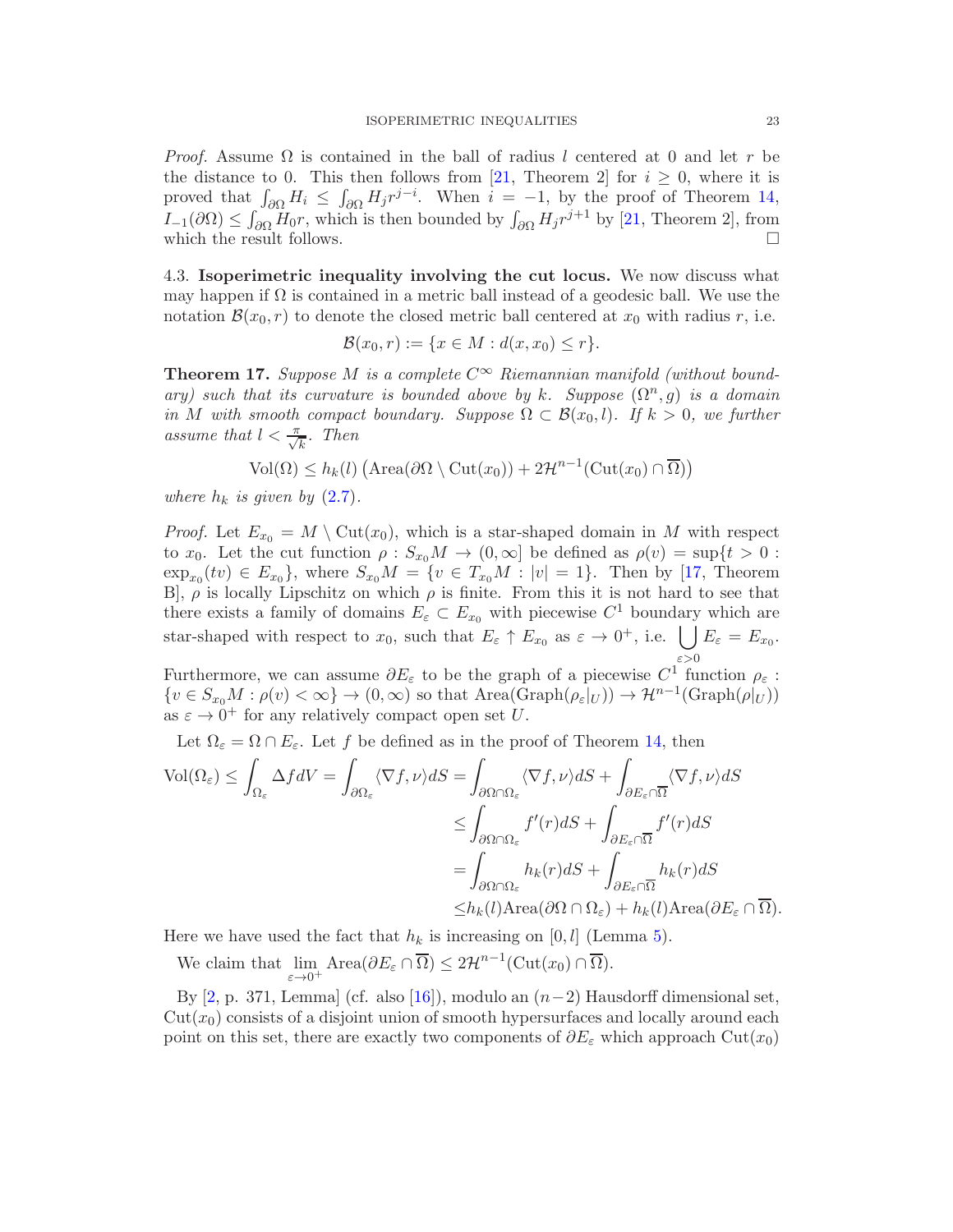from two different sides (because for each point in this set there are exactly two minimal geodesics joining it and  $x_0$ ). Thus Area $(\partial E_{\varepsilon} \cap \overline{\Omega}) \to 2\mathcal{H}^{n-1}(\mathrm{Cut}(x_0) \cap \overline{\Omega})$ . So taking  $\varepsilon \to 0^+$  in the above inequality, we can get the result.

By taking  $\Omega = M$  in Theorem [17,](#page-22-1) we have the following sharp lower bound for the  $(n-1)$ -dimensional Hausdorff measure of the cut locus. This complements the results in [\[16\]](#page-24-20), in which it is proved that the cut locus has Hausdorff dimension at most  $n-1$ .

For our purpose we define the radius at  $x_0 \in M$  to be rad $(x_0) := \sup\{d(x, x_0) :$  $x \in M$ .

<span id="page-23-0"></span>Corollary 14. Suppose M is an n-dimensional closed (compact without boundary) manifold and its curvature is bounded from above by k. Let  $x_0 \in M$ . If  $k > 0$ , we further assume that  $\text{rad}(x_0) < \frac{\pi}{\sqrt{k}}$ . Then

$$
\frac{\text{Vol}(M)}{2\mathcal{H}^{n-1}(\text{Cut}(x_0))} \le \frac{|\mathbb{B}_k^n(L)|}{|\mathbb{S}_k^{n-1}(L)|}
$$

where  $L = rad(x_0)$ .

We remark that the inequality is sharp. Take  $M = \mathbb{R}P^n$ , which can be modeled as the quotient of the  $n$ -dimensional Euclidean sphere of radius  $r$  by identifying the antipodal points, which has curvature  $k = 1/r^2$ . Clearly we can equip M with the round metric. It is also easy to see that the equality case holds, as for any  $x_0 \in M$ ,  $\mathcal{H}^{n-1}(\mathrm{Cut}(x_0)) = \frac{1}{2}$  $\mathbb{S}_{k}^{n-1}\left(\frac{\pi}{2\sqrt{k}}\right)$  $\sqrt{\frac{1}{k}}$  $\Big)$ , Vol $(M) =$  $\mathbb{B}^n_k\left(\frac{\pi}{2\sqrt{n}}\right)$  $\sqrt{\frac{1}{k}}$  $\Big|\Big|$  and rad $(x_0) = \text{diam}(M) =$ π  $\frac{\pi}{2\sqrt{k}}$ .

#### **REFERENCES**

- <span id="page-23-10"></span><span id="page-23-6"></span>[1] F. Almgren. Optimal isoperimetric inequalities. Indiana Univ. Math. J, 35, 1986.
- [2] D. Barden and H. Le. Some consequences of the nature of the distance function on the cut locus in a Riemannian manifold. Journal of the London Mathematical Society, 56(2):369–383, 1997.
- <span id="page-23-9"></span>[3] A Borisenko and V. Miquel. Total curvatures of convex hypersurfaces in hyperbolic space. Illinois journal of mathematics, 43(1):61–78, 1999.
- <span id="page-23-2"></span>[4] E. Calabi. An extension of E. Hopfs maximum principle with an application to Riemannian geometry. Duke Mathematical Journal, 25(1):45–56, 1958.
- <span id="page-23-5"></span>[5] I. Chavel. Isoperimetric inequalities: differential geometric and analytic perspectives, volume 145. Cambridge University Press, 2001.
- <span id="page-23-8"></span>[6] J. Cheeger. A lower bound for the smallest eigenvalue of the Laplacian, Problems in analysis, Princeton Univ. Press, 195–199, 1970
- <span id="page-23-7"></span>[7] R. Chernov, K. Drach, and K. Tatarko. A sausage body is a unique solution for a reverse isoperimetric problem. Advances in Mathematics, 353:431–445, 2019.
- <span id="page-23-1"></span>[8] P. A. Clement. Generalized convexity and surfaces of negative curvature. Pacific Journal of Mathematics, 3(2):333–368, 1953.
- <span id="page-23-4"></span><span id="page-23-3"></span>[9] X. Dai and G. Wei. Comparison geometry for Ricci curvature. Preprint.
- [10] M.P. Do Carmo. Differential geometry of curves and surfaces, volume 2. Prentice-Hall Englewood Cliffs, NJ:, 1976.